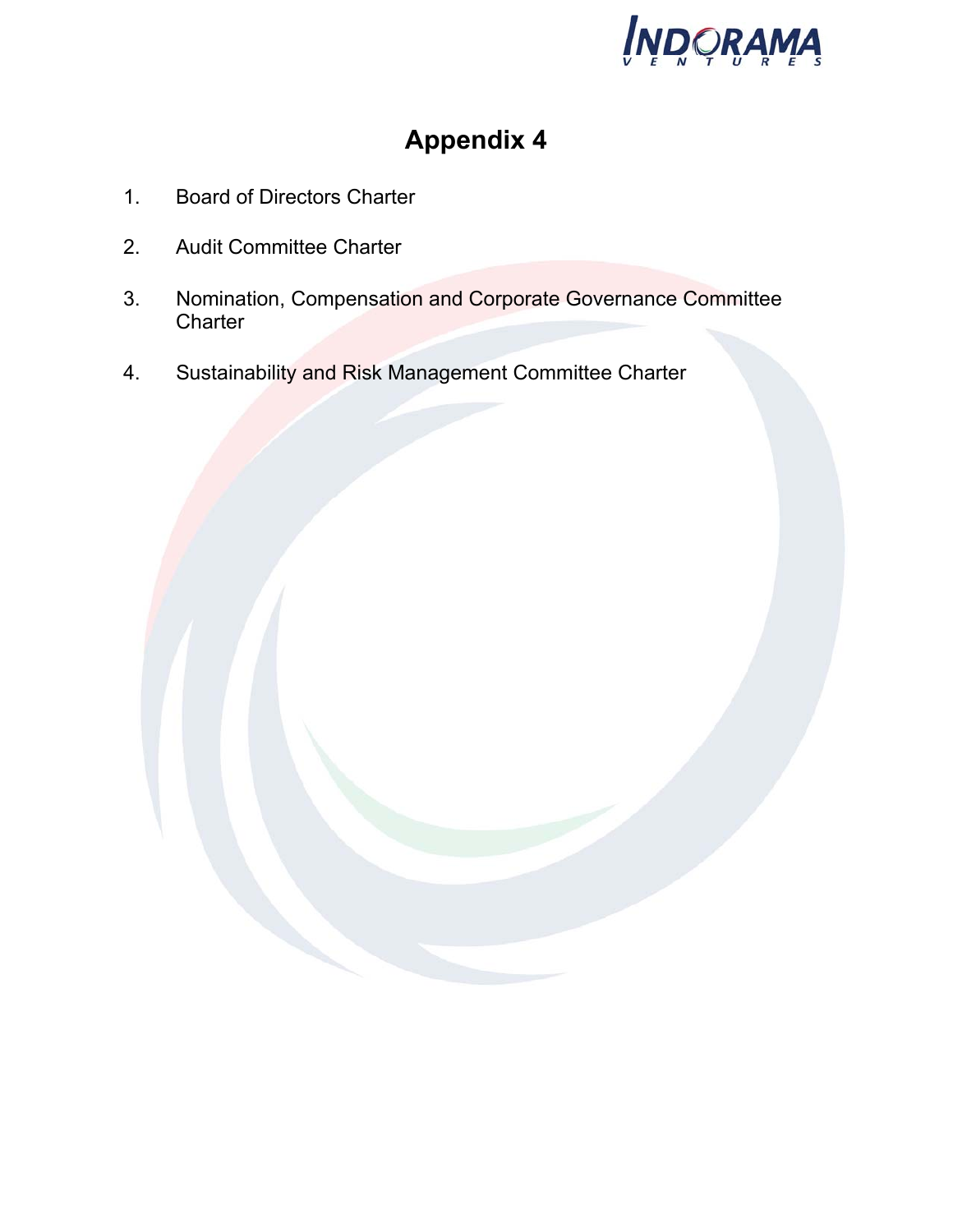

# **Board of Directors Charter**

(Originally approved in the Board of Directors Meeting No.5/2009 dated August 28, 2009)

(Revision 7, approved in the Board of Directors Meeting No.1/2021 dated January 26, 2021)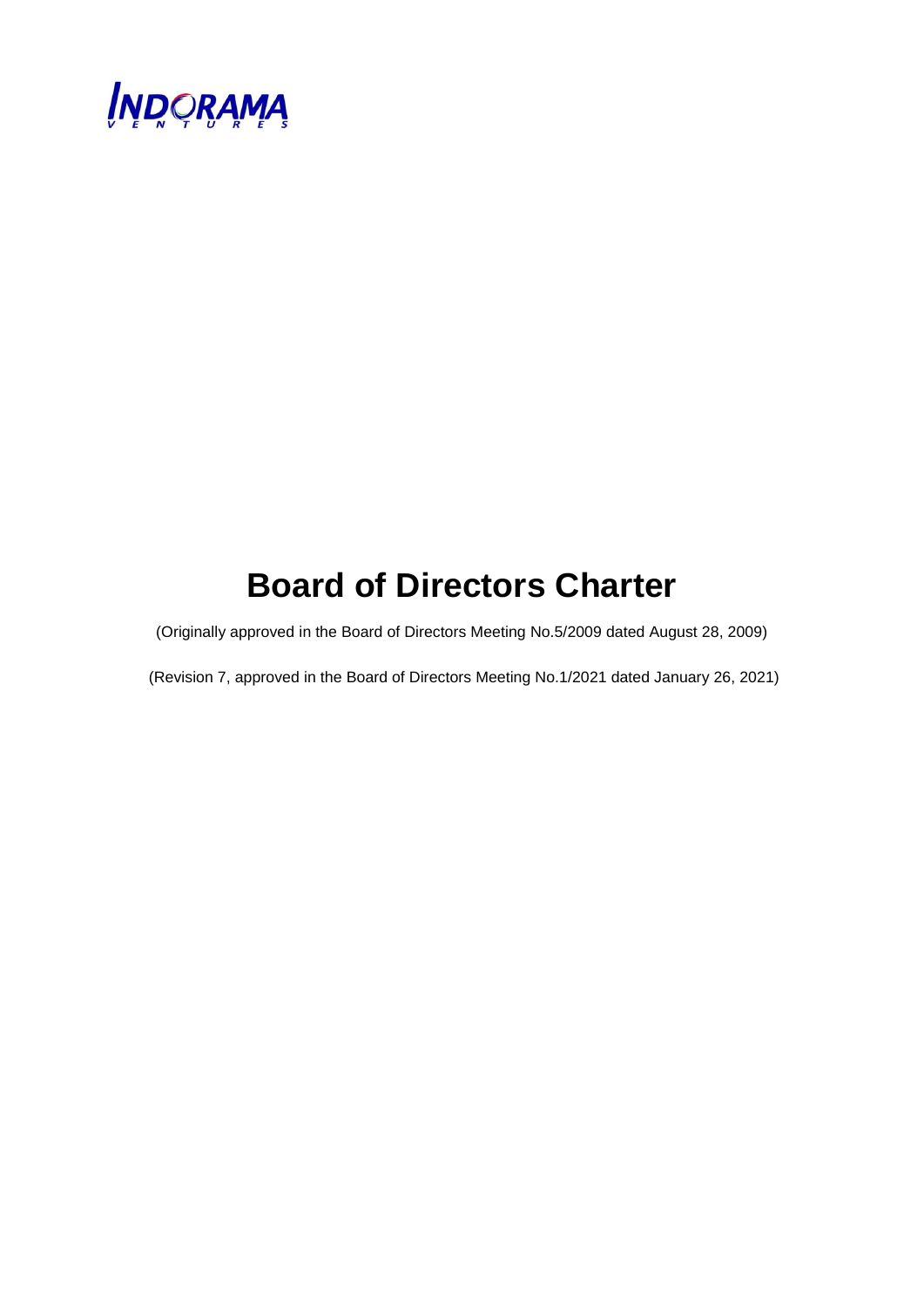# **Table of Contents**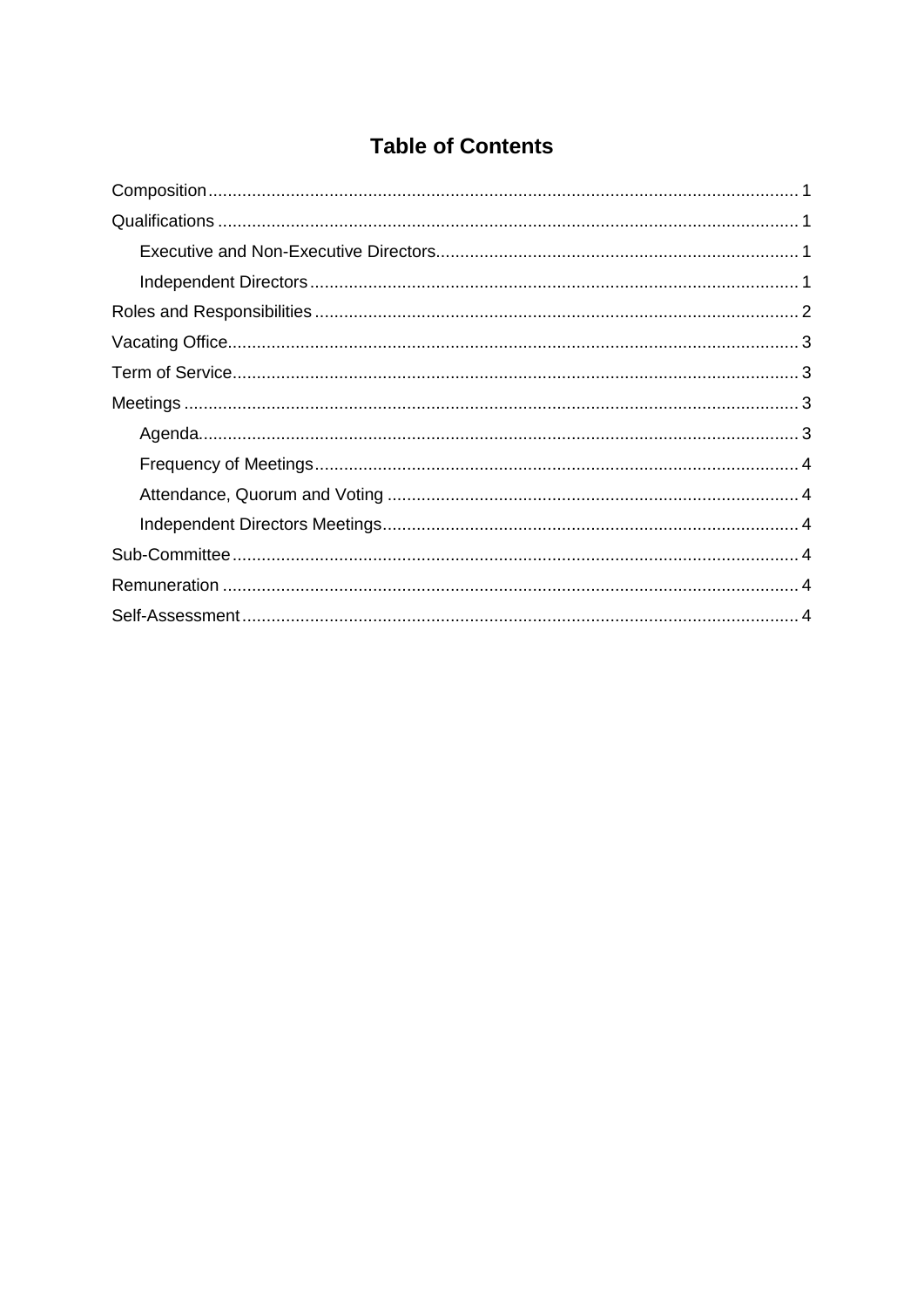# **Board of Directors Charter**

# <span id="page-3-0"></span>**1. Composition**

- 1.1. The Company's Board of Directors shall consist of at least five (5) directors and not less than half of all directors shall be resident within the Kingdom of Thailand.
- 1.2. The Company's Board of Directors shall consist of at least three (3) independent directors. Not less than one-third of the Board's total composition shall be independent directors.

# <span id="page-3-1"></span>**2. Qualifications**

## <span id="page-3-2"></span>2.1. **Executive and Non-Executive Directors**

- 2.1.1. Meet the stipulations under the different regulations and those prescribed by the Company's Articles of Association.
- 2.1.2. Have at least a Bachelor's Degree in any field.
- 2.1.3. Be knowledgeable of the Company's business and provide adequate time and inputs to the benefit of the Company.
- 2.1.4. Be honest, with integrity and high moral standing.
- 2.1.5. The Non-Executive Director shall not take a position as a director in more than four (4) other listed companies.

The Executive Directors shall not take a position as a director in more than two (2) other listed companies or in any company having a conflict of interest with IVL. However, the Executive Directors can take up any number of Directorships in IVL Group companies including joint ventures.

In the event that a director takes a position in excess of the criteria, the Board of Directors shall consider the effectiveness of the director's duties and performance, and shall report the reasons for the appointment in the corporate governance report in the annual registration statement (Form 56- 1) and the annual report (Form 56-2).

#### <span id="page-3-3"></span>2.2. **Independent Directors**

- 2.2.1. Meet the stipulations under the different regulations and those prescribed by the Company's Articles of Association.
- 2.2.2. Have at least a Bachelor's Degree in any field.
- 2.2.3. Be knowledgeable of the Company's business and provide adequate time and inputs to the benefit of the Company.
- 2.2.4. Be honest, with integrity and high moral standing.
- 2.2.5. On attaining the age of 72 ("Mandatory Retirement Age"), they shall not be eligible for election, re-election, appointment, or reappointment as a member of the Board of Directors; provided however that in case such director has been elected, re-elected, appointed or reappointed prior to the Mandatory Retirement Age, he/she shall continue to complete his/her current term of directorship.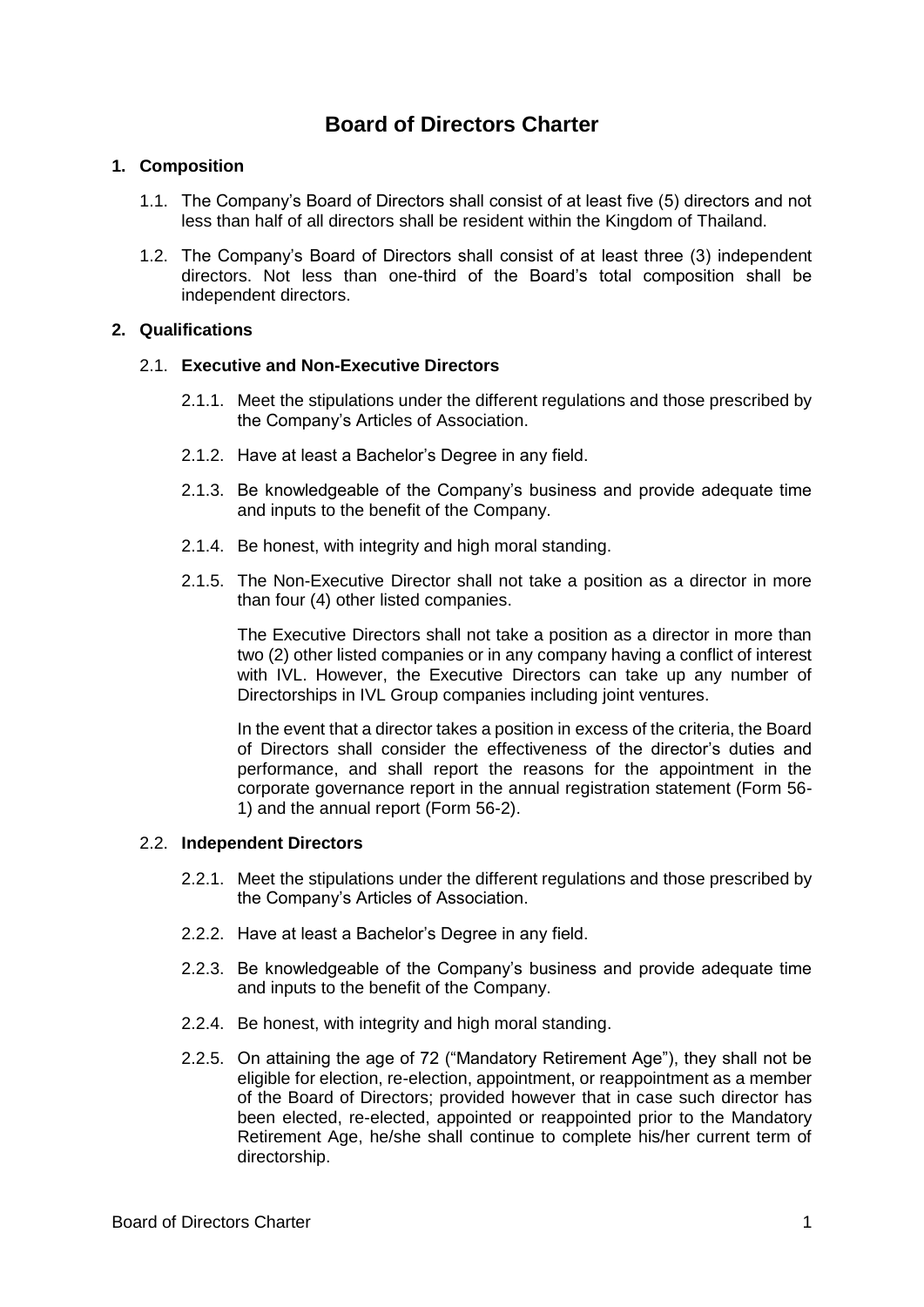2.2.6. The directors shall not take on a position in more than four (4) other listed companies.

In the event that a director takes a position in excess of the criteria, the Board of Directors shall consider the effectiveness of the director's duties and performance, and shall report the reasons for the appointment in the corporate governance report in the annual registration statement (Form 56- 1) and the annual report (Form 56-2).

2.2.7. Other Qualifications of Independent Directors

The Independent Director of the Company shall also meet the qualifications as specified in the Notification of the Capital Markets Supervisory Board including its future amendments.

## <span id="page-4-0"></span>**3. Roles and Responsibilities**

- 3.1. To conduct their duties in compliance with the laws, objectives, articles of association and resolutions of shareholders' meetings with duty of care and duty of loyalty.
- 3.2. To formulate and approve the vision, strategies<sup>1</sup>, business directions, policies, targets, guidelines, plans of work and budget of the Company and its subsidiaries as prepared by management and oversee the administration and the performance of management or any persons assigned to do such work to ensure compliance with the policies set out by the Board of Directors.
- 3.3. To communicate and oversee, with management, to ensure that all entities have mechanisms for stakeholder engagement with the relevant policies and procedures to identify groups of stakeholders and to assess their impact on the business based on their respective concerns and expectations.
- 3.4. To follow-up on the outcome of work to ensure compliance with the Company's plan and budget on an ongoing basis.
- 3.5. To ensure that the Company and its subsidiaries adopt and set in place an appropriate, strong and effective accounting system including an internal control and internal audit system.
- 3.6. To review the risk management procedures and policies, and also follow up on results to ensure compliance with all applicable laws and standards, and that proper resources (including IT systems) are allocated for risk management plans.
- 3.7. To put in place the corporate governance policy and its effective implementation.
- 3.8. To appoint the sub-committees, such as Audit Committee, Nomination, Remuneration and Corporate Governance Committee, or any other sub-committees in order to assist the Board of Directors.
- 3.9. To appoint one of the independent directors as "the Lead Independent Director," in the event that the Chairman of the Board is not an independent director.

 $\overline{a}$ 

 $1$  The board should work with management to ensure that the Company has strategies which will lead to its annual, medium-term and long-term objectives. In addition to financial factors, the Company's strategies and plans should take into account relevant factors influencing the value chain, including the Company's ecosystem, risks, resources, innovation creation, the use of technology, IT, competitiveness, and stakeholders.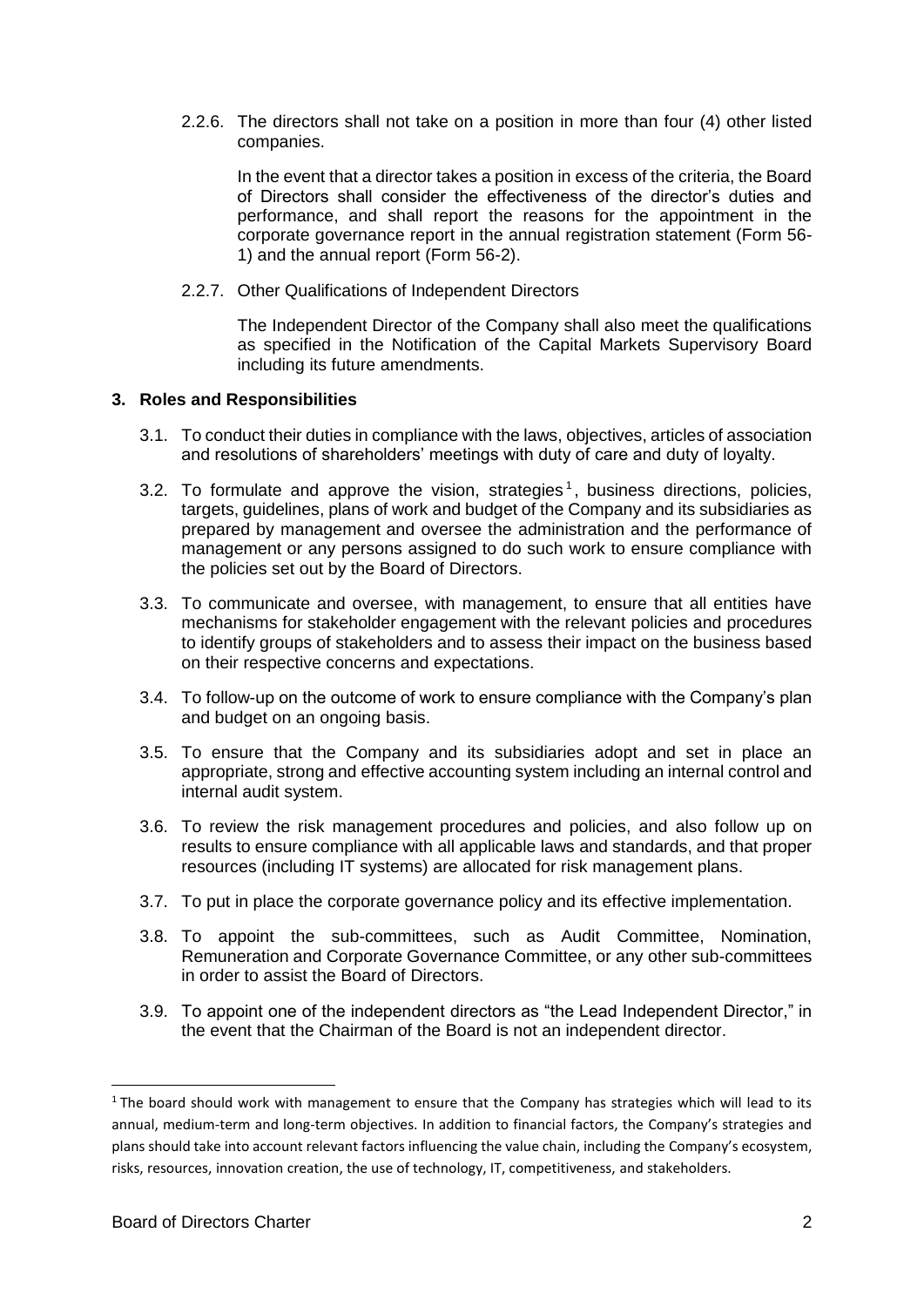- 3.10. To appoint senior executive positions at the Company such as the Chairman of the Executive Committee, Chief Executive Officer, Chief Operating Officer, and Chief Financial Officer and any other senior officer deemed necessary; ensure that they receive continuous development and relevant training to effectively perform their duties.
- 3.11. To appoint the Company Secretary to assist the Board of Directors in its various activities to run the business in-line with the related laws and regulations.
- 3.12. To seek professional opinions from external agencies, if required, in order to take appropriate decisions.
- 3.13. To encourage directors and executives to attend the seminar offered by the Thai Institute of Directors Association (Thai-IOD) which is related to their duties and responsibilities.

In any case, the authorization of duties and responsibilities of the Company's Board of Directors shall not constitute an authorization or sub-authorization which may cause the Board or its authorized person(s) to be able to approve any transaction that such person or any person who may have a conflict of interest (as defined in the notification of the Securities and Exchange Commission or the notification of the Capital Markets Supervisory Board) may have an interest or may benefit in any manner or may have any other conflict of interest with the Company or its subsidiaries, unless the approvals of such transactions are consistent with the policies and criteria approved by the shareholders meeting or the Board of Directors meeting.

## <span id="page-5-0"></span>**4. Vacating Office**

Aside from retirement by rotation, directors shall vacate office upon:

- 4.1. Death
- 4.2. Resignation
- 4.3. Loss of qualifications or disqualification under regulations and notifications of laws or the Articles of Association of the Company
- 4.4. Removal by a resolution passed by the meeting of shareholders
- 4.5. Removal by a court order

# <span id="page-5-1"></span>**5. Term of Service**

At every annual ordinary meeting of shareholders, one-third of the directors of the Company shall retire from office. If the number of directors cannot be divided into a multiple of three, the number of directors nearest to one-third shall retire. The retiring directors shall be entitled to be re-elected.

#### <span id="page-5-2"></span>**6. Meetings**

The Board of Directors shall hold a meeting at least once every quarter for which the date of meeting shall be planned in advance and an extraordinary meeting shall be held if necessary.

#### <span id="page-5-3"></span>6.1. **Agenda**

An agenda of each meeting will be determined in advance by the Company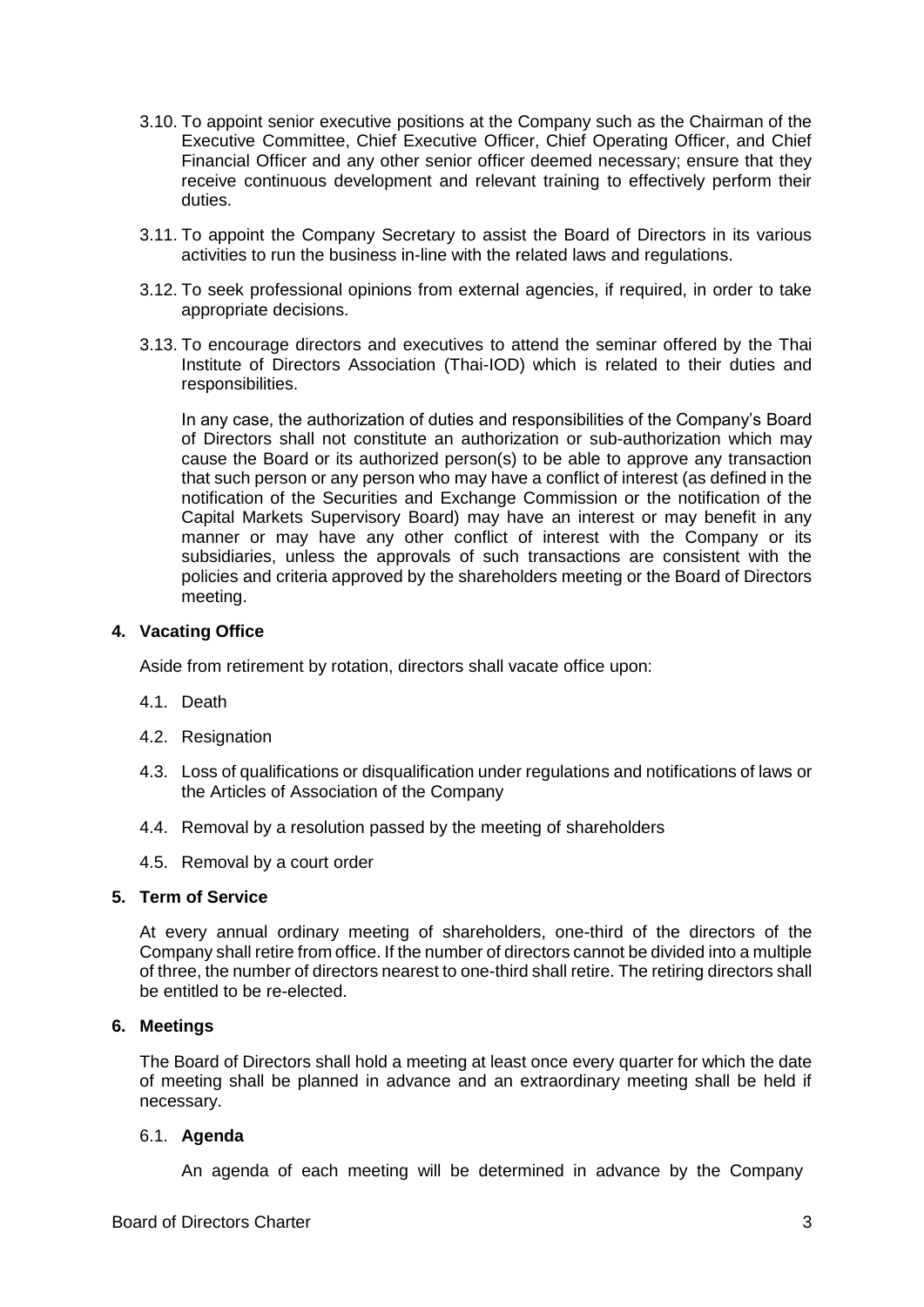Secretary in consultation with the Chairman of the Board. Documents supporting the meeting will be delivered to members of the Board of Directors at least seven days in advance in order to provide sufficient time for consideration of the matters raised or to request additional supporting information. When it is necessary to urgently preserve the Company's rights or benefits, a meeting may be called by other methods, and documents supporting the meeting can be delivered to members of the Board of Directors less than seven days in advance.

#### <span id="page-6-0"></span>6.2. **Frequency of Meetings**

- 6.2.1. Meetings of the Board of Directors should be held at least four times a year.
- 6.2.2. The Chairman of the Board may convene a special meeting on its own or if there is a request from a member of the Board.

## <span id="page-6-1"></span>6.3. **Attendance, Quorum and Voting**

A meeting schedule, including dates for the Board of Directors meetings for the coming year, will be circulated prior to the end of each year in order to ensure the maximum participation of all directors.

Directors are expected to attend at least 75% of the total Board of Directors' meetings.

The quorum for a meeting will comply with the public company act and preferably with 2/3 of the total number of the members of the Board of Directors. Voting during a meeting is made by a simple majority of those directors in attendance. A director who has interests in any matter shall not be entitled to vote on such matter.

#### <span id="page-6-2"></span>6.4. **Independent Directors Meetings**

The Lead Independent Director may call for a meeting attended only by independent directors at least once a year.

# <span id="page-6-3"></span>**7. Sub-Committee**

The Board of Directors may appoint one or several sub-committees to take charge of reviewing specific and important points in order to assist the Board. The Board shall approve the sub-committee members, sub-committee charter setting out matters relevant to their composition, duties and responsibilities, and other matters relating to the subcommittee as the Board may consider appropriate. On an annual basis, the Board shall review the charter for each sub-committee.

#### <span id="page-6-4"></span>**8. Remuneration**

The Board of Directors provides authority to the Nomination, Compensation and Corporate Governance Committee to design and set up the policy for both monetary and nonmonetary remuneration packages. The process for remuneration will be transparent, responsible and appropriate, and comparable with industry standards.

The Board shall undertake this responsibility in the absence of a Nomination and Remuneration Committee.

## <span id="page-6-5"></span>**9. Self-Assessment**

The Board shall undertake an annual self-assessment of the Board performance with the requirements of the Charter. The Board will consider the results of the assessment for future improvements.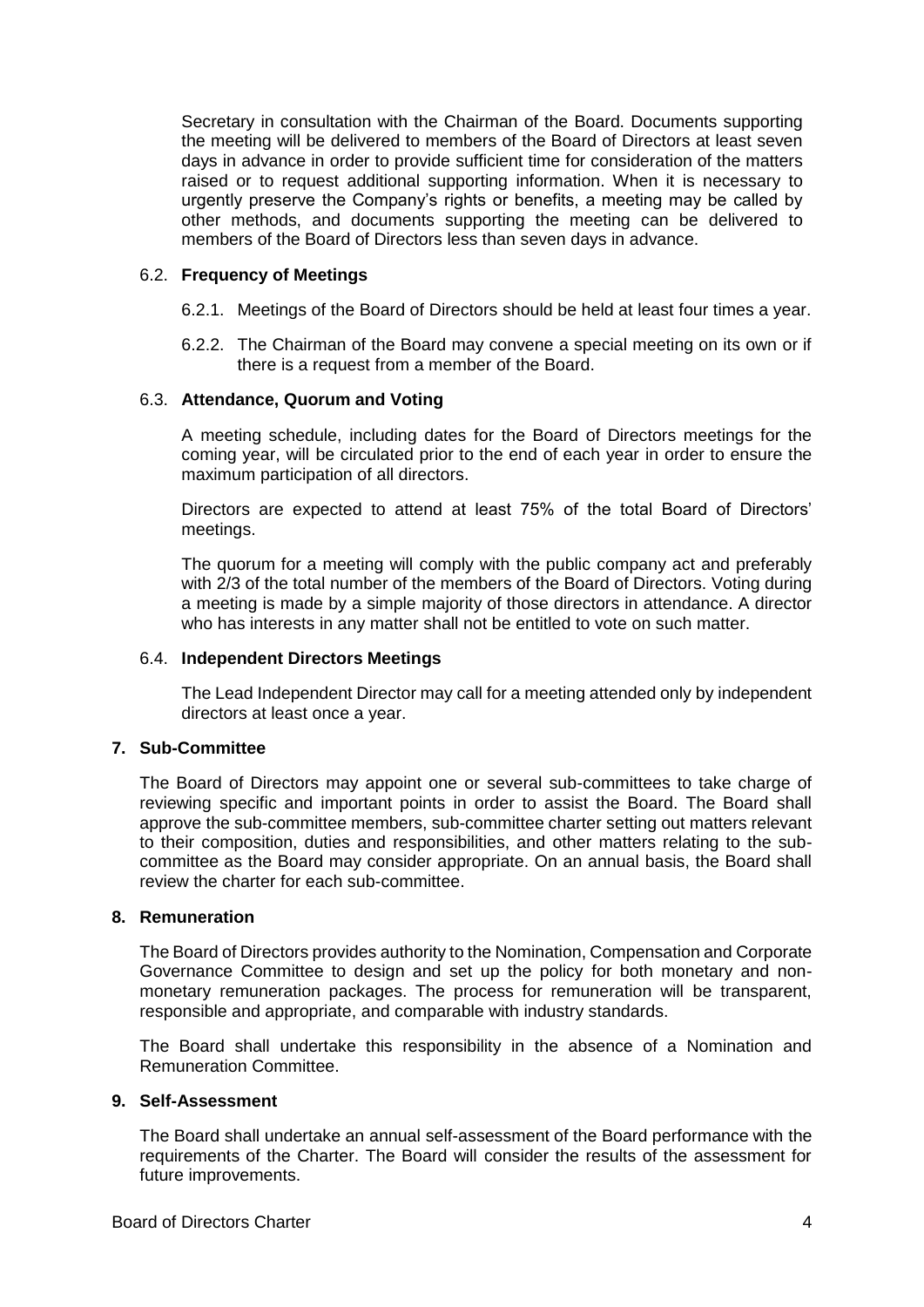

# **Audit Committee Charter**

(Originally approved in the Board of Directors Meeting No.5/2009 dated September 18, 2009, and Adopted at the Audit Committee Meeting No.1/2009 dated September 23, 2009)

(Revision 3, approved in the Board of Directors Meeting No. 6/2021 dated August 16, 2021)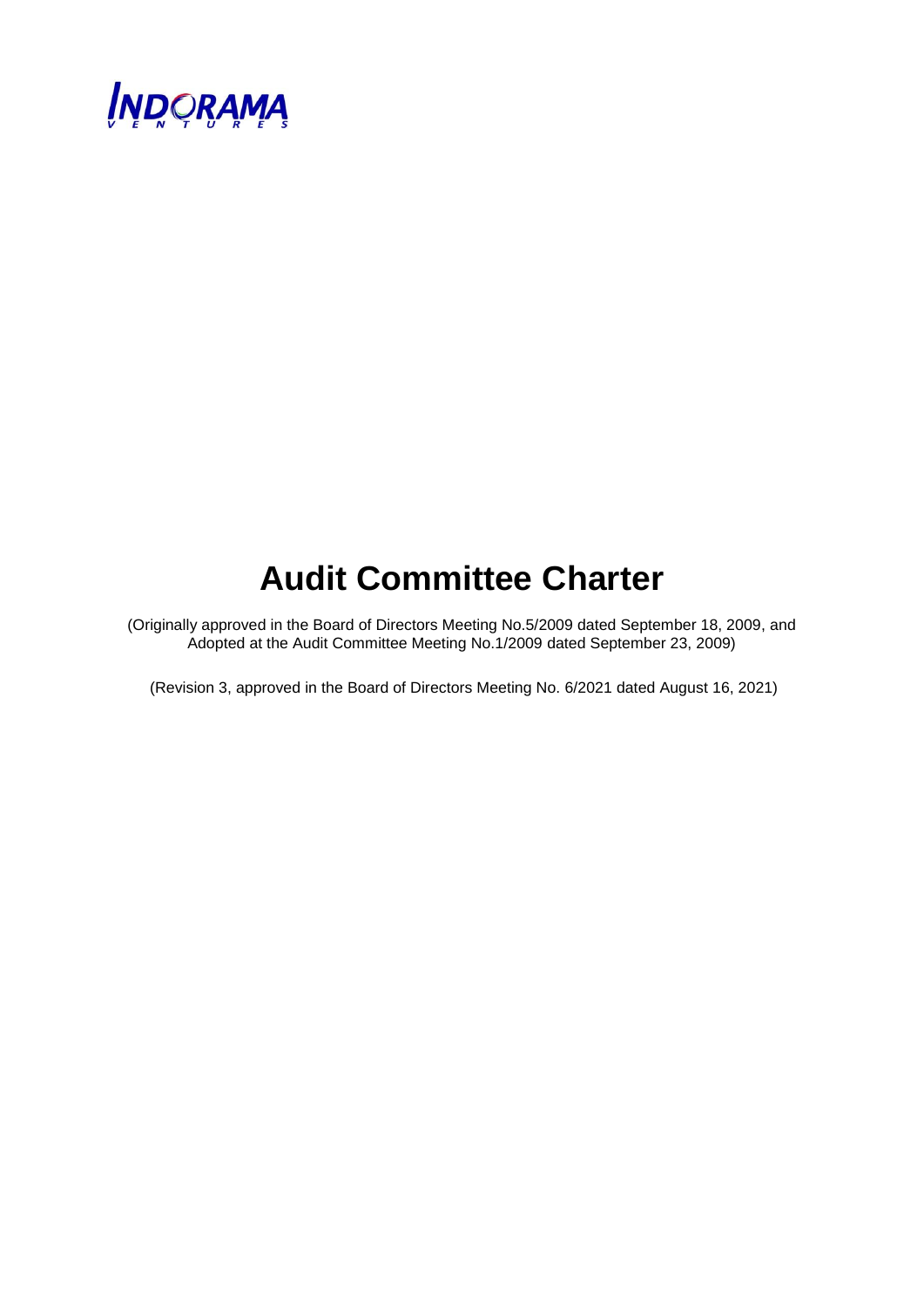# **Table of Contents**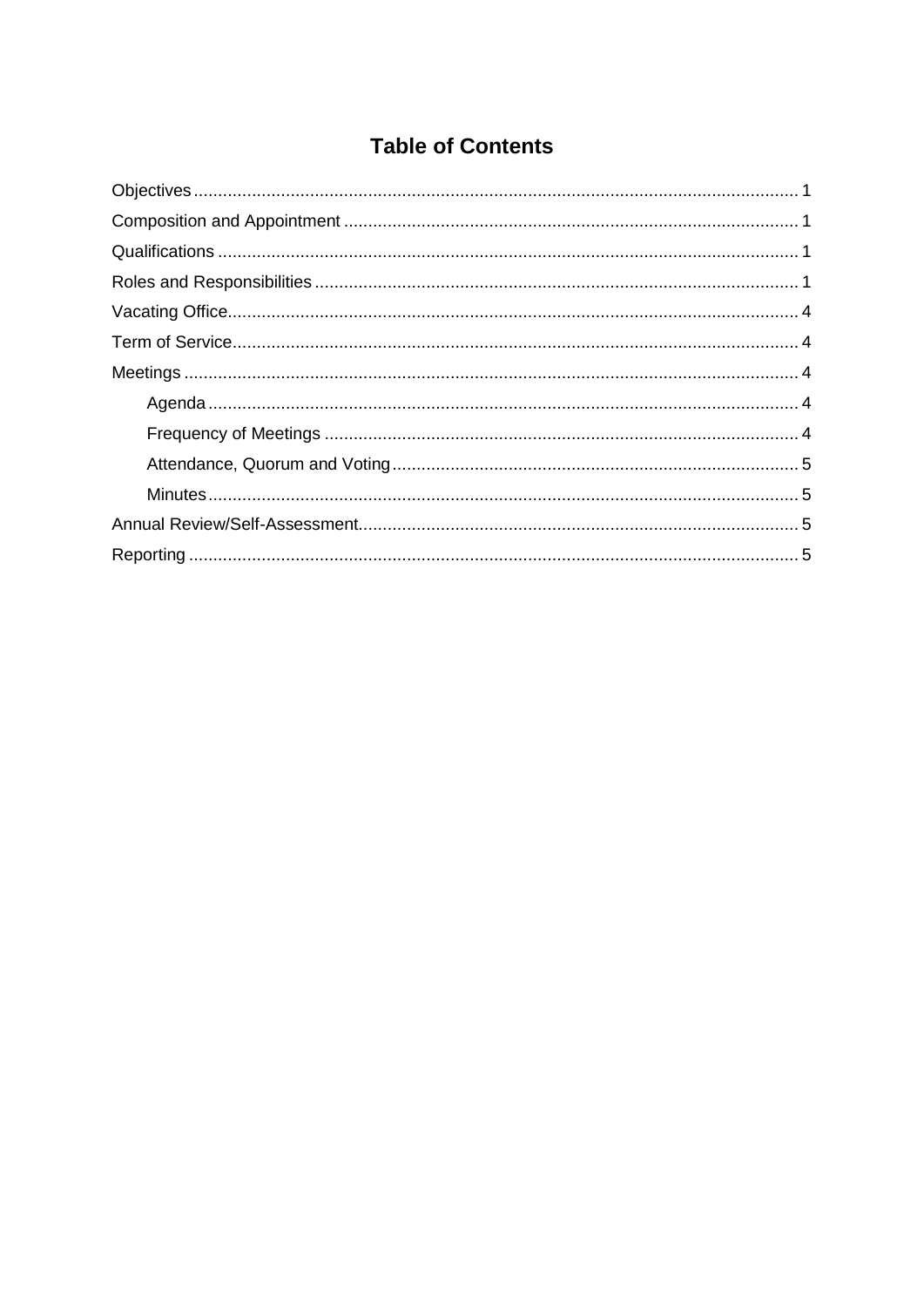# **Audit Committee Charter**

# <span id="page-9-0"></span>**1. Objectives**

The Audit Committee is a Committee of the Board of Directors which assists the Board of Directors in fulfilling its oversight responsibilities for the financial reporting process, maintaining suitable, effective, and robust internal control and audit process, the company's process for monitoring compliance with laws and regulations and the code of conduct, and any other tasks as designated by the Board of Directors.

# <span id="page-9-1"></span>**2. Composition and Appointment**

- 2.1. The Audit Committee shall consist of at least three (3) independent members.
- 2.2. At least one (1) committee member must have sufficient knowledge and experience to review the reliability of the financial statements.
- 2.3. The Board of Directors or the shareholders meeting shall appoint members of the Audit Committee, who must be independent directors of the company.
- 2.4. When the term of service of a committee member expires or there is any circumstance causing any committee member to be unable to hold office until expiration of the term of service, thus reducing the number of the committee members to less than three (3) persons, the Board of Directors' meeting should appoint new committee member(s) to fill the vacancy(ies) within three  $(3)$  months from the date of vacancy(ies) in the Committee, to ensure continuity of the performance of work of the Audit Committee.
- 2.5. The Board of Directors shall select one (1) member of the Audit Committee to be Chairman of the Audit Committee.
- 2.6. A Secretary to the Audit Committee shall be appointed to assist the Audit Committee in performing work pertaining to the summoning of meetings, preparation of agendas, and delivery of supporting documents for the meetings and keeping of minutes.

# <span id="page-9-2"></span>**3. Qualifications**

A committee member must possess full qualifications according to the criteria as follows:

- 3.1. Being an independent director with full qualifications as per the definition of independent directors as specified by the notification of the Capital Market Supervisory Board and definition of independent director as per the charter of the Board of Directors.
- 3.2. Having sufficient knowledge and experience to conduct the duty as an audit committee member.

# <span id="page-9-3"></span>**4. Roles and Responsibilities**

4.1. The Audit Committee has the duties as delegated by the company's Board of Directors as follows: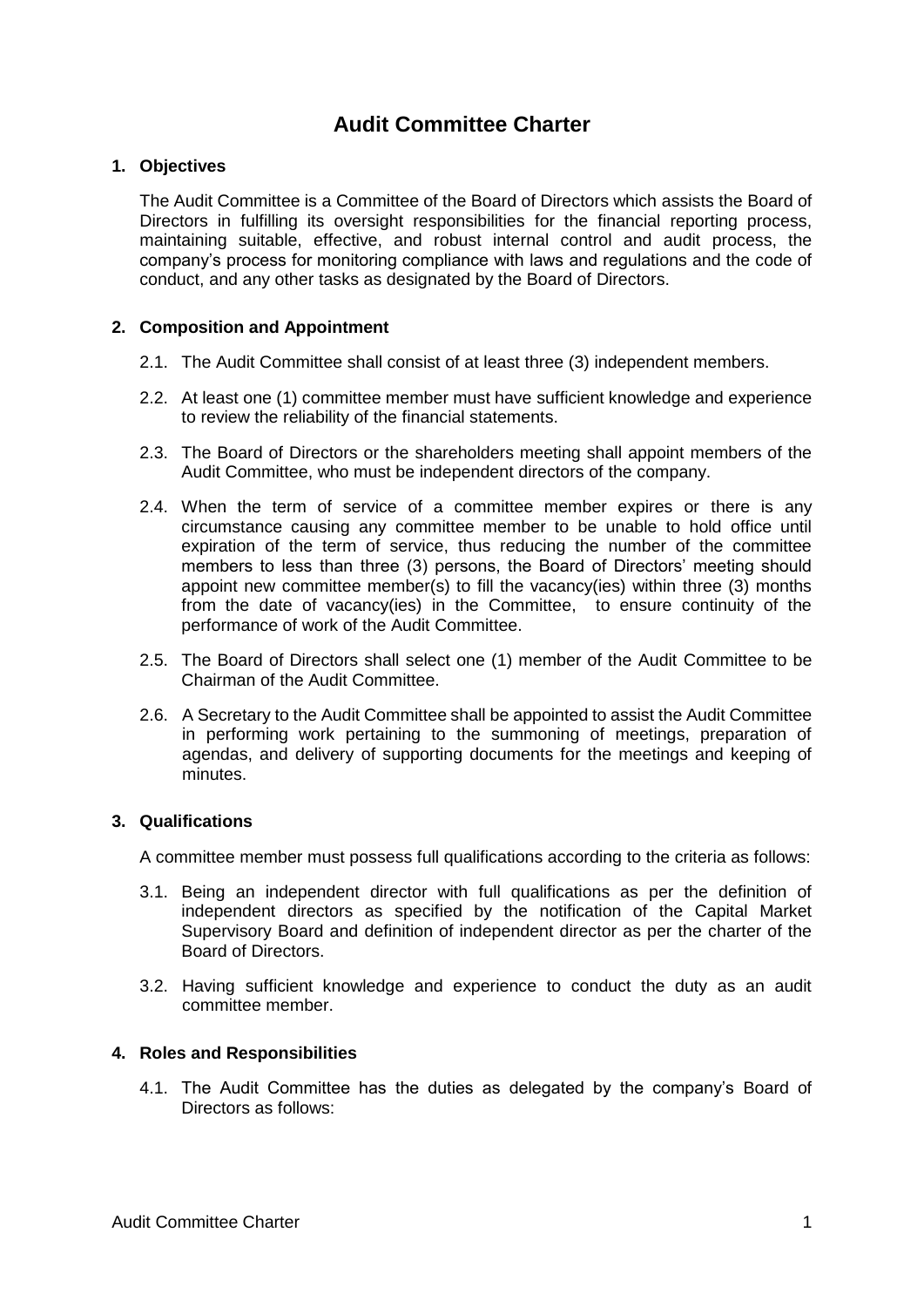## **A. Financial Statements**

- 4.1.1. to review the Company's financial reporting process to ensure that it is adequate, effective and sufficient;
- 4.1.2. to review material issues and exceptional items and obtain sufficient clarifications from the external auditors and the management
- 4.1.3. to review and approve the three quarterly (Q1, Q2 and Q3) interim financial statements with management and the external auditors before the same are published and filed with the regulators;
- 4.1.4. to review annual financial statements and recommending the same to the Board of Directors for their approval;
- 4.1.5. to review and approve the three quarterly (Q1, Q2 and Q3) interim Management Discussion and Analysis (MD&A) reports before the same are published and filed with the regulators
- 4.1.6. to review the annual Management Discussion and Analysis (MD&A) report and recommending the same to the Board of Directors for their approval;

## **B. Internal Control**

- 4.1.7. to review and assess the adequacy of the Company's internal control system with the Company's management, external and internal auditors.
- 4.1.8. to understand the scope of internal and external auditors' review of internal control and review the significant findings and recommendations along with the management responses.

#### **C. Internal Audit**

- 4.1.9. to approve the appointment, transfer and dismissal of the Head of Internal Audit department.
- 4.1.10. to approve the annual audit plan and all major changes to the audit plan. Review the internal audit activity's performance relative to its plan.
- 4.1.11. to review the effectiveness of the internal audit function

## **D. External Audit**

- 4.1.12. to recommend the selection, nomination and dismissal of an independent person/entity to be the company's auditor, and to propose such person/ entity's remuneration,
- 4.1.13. to attend a non-management meeting with the independent auditor at least once in a year;

#### **E. Compliance**

4.1.14. to review the company's compliance with the law on securities and exchange, the regulations of the Stock Exchange of Thailand, and the laws relating to the company's business(es);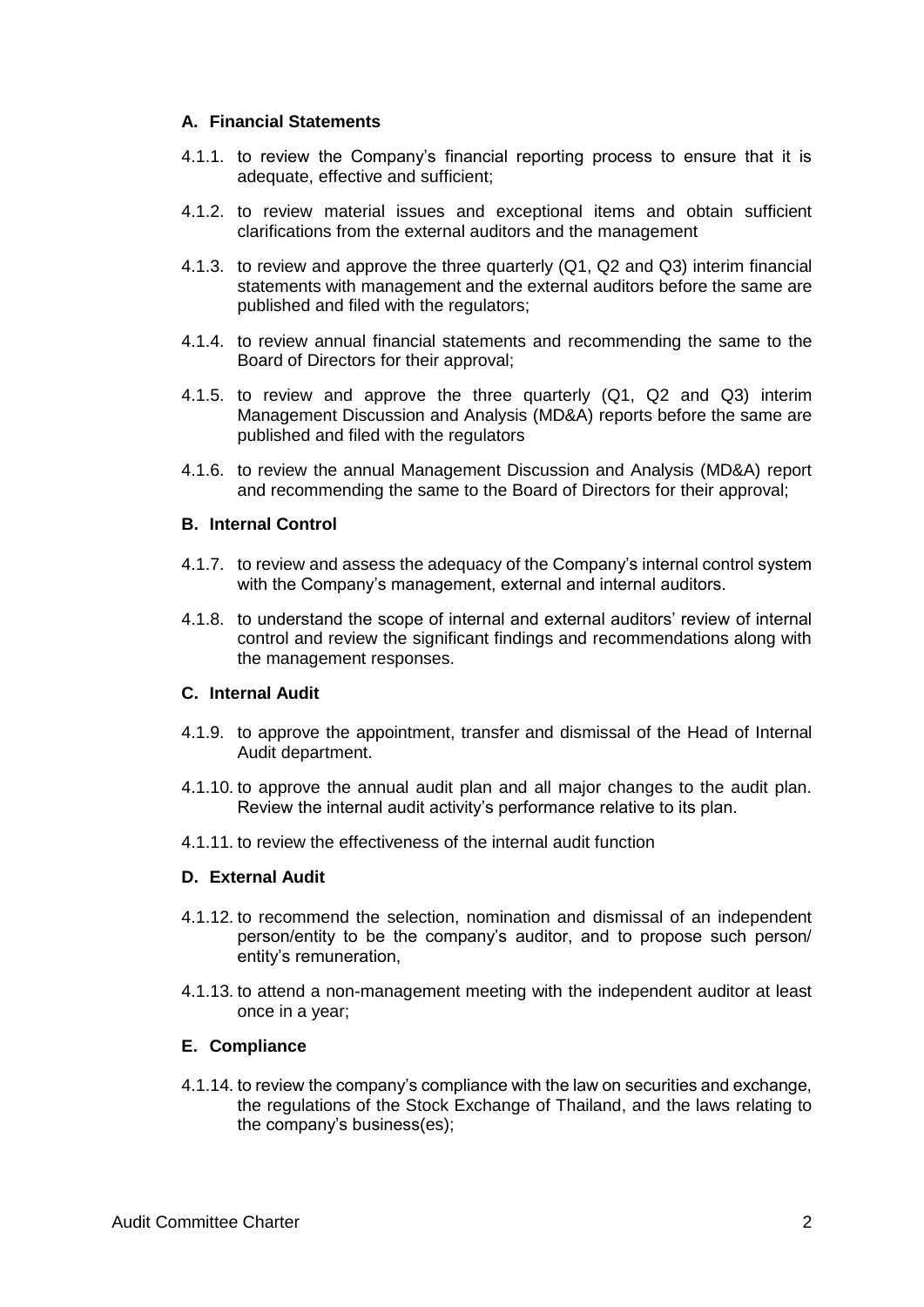4.1.15. to obtain regular updates from management and company legal counsel/Head of Legal department regarding legal and compliance related matters

# **F. Reporting Responsibilities**

- 4.1.16. to review and ensure disclosure in the company's annual report, an Audit Committee's report which must be signed by the Chairman of the Audit Committee and consist of at least the following information:
	- (a) an opinion on the accuracy, completeness and credibility of the company's financial report;
	- (b) an opinion on the adequacy of the company's internal control system;
	- (c) an opinion on the compliance with the law on securities and exchange, the regulations of the Stock Exchange of Thailand, or the laws relating to the company's business;
	- (d) an opinion on the suitability of an auditor;
	- (e) an opinion on the transactions that may lead to conflicts of interests;
	- (f) the number of the Audit Committee meetings, and the attendance at such meetings by each committee member;
	- (g) an opinion or overview of the comments received by the Audit Committee on its performance of duties in accordance with the charter; and
	- (h) other transactions which, according to the Audit Committee's opinion, should be known to the shareholders and general investors.

#### **G. Other Responsibilities**

- 4.1.17. to review the connected transactions, or the transactions that may lead to conflicts of interest, to ensure that they are in compliance with the laws and the regulations of the Stock Exchange of Thailand and the internal policy of the Company, and are reasonable and justified
- 4.1.18. to review the hedging transactions of the Company undertaken from risk management perspective and to ensure that they are in compliance with the internal policy of the Company, and are reasonable and justified
- 4.1.19. to review the measures taken by the Company for countering any anticorruption and/or bribe as part of good Corporate Governance as per the guidelines of Thai Institute of Directors Association.
- 4.1.20. to provide their views on Acquisition and Disposition of Assets Transactions as required in the Schedule 1 and 2 of the Stock Exchange of Thailand, if they are different from opinions of the Board of Directors on such transactions;
- 4.1.21. to engage external agencies for soliciting professional opinions, if required.
- 4.1.22. to institute and oversee special investigations, as needed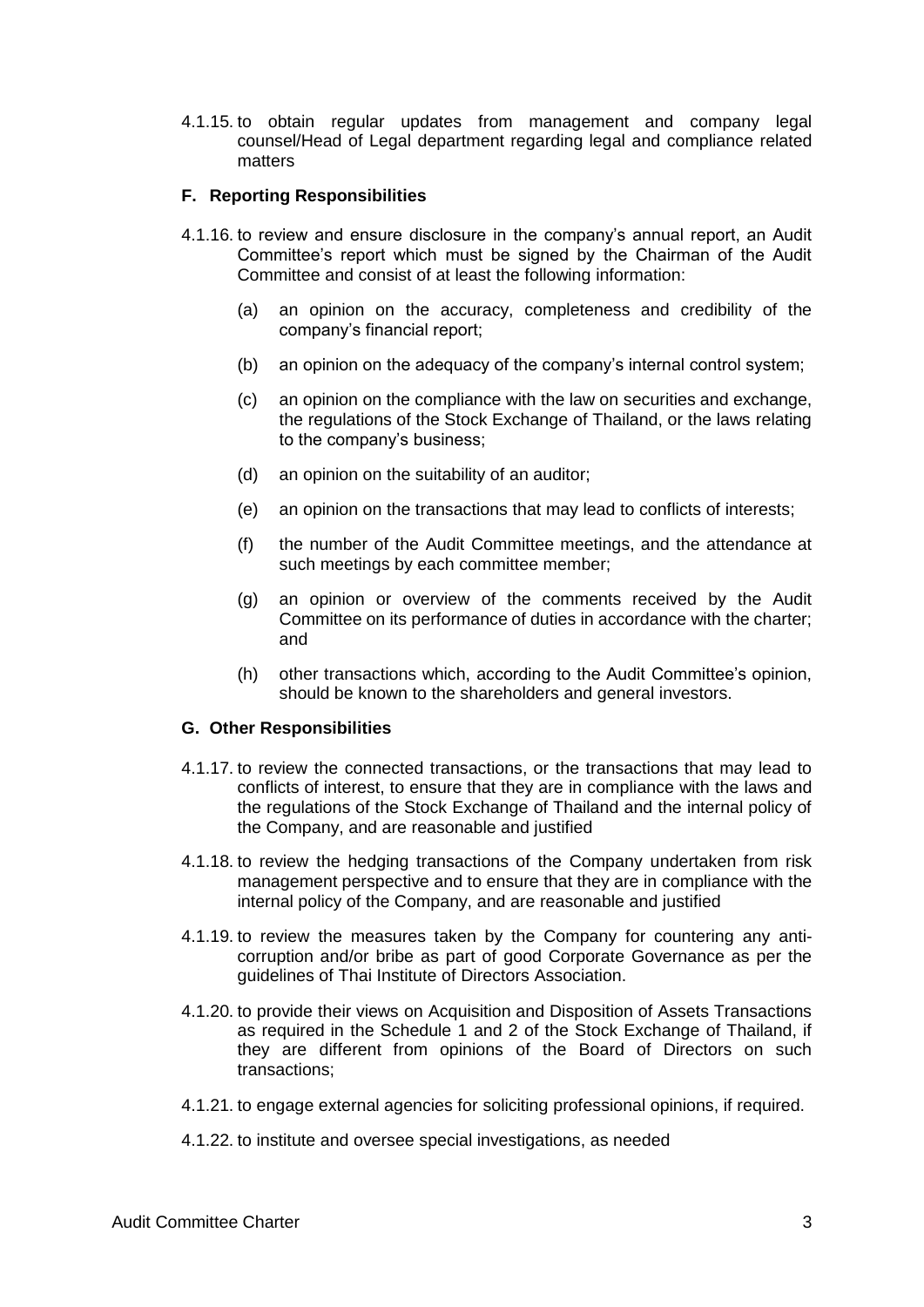- 4.1.23. to review and assess the adequacy of the committee charter annually, requesting board approval for proposed changes, and ensure appropriate disclosure as may be required by law or regulation.
- 4.1.24. to perform any other act as assigned by the Company's Board of Directors, with the approval of the Audit Committee
- 4.2. The Audit Committee is responsible to the Board of Directors according to the duties assigned by the Board of Directors.

# <span id="page-12-0"></span>**5. Vacating Office**

- 5.1. Vacating from office means termination of directorship, or expiration of the prescribed term of service, or resignation, or removal.
- 5.2. In the case that any committee member wishes to resign before the expiration of his term of service, he should give a notice thereof to the company one (1) month in advance together with reason(s) there for so that the Board of Directors' can consider appointing another director who is fully qualified to replace the resigning member. The company shall also report such resignation to the Stock Exchange of Thailand.
- 5.3. In case that any committee member is removed before the expiration of his term of service, the company shall report such removal together with the grounds for such removal to the Stock Exchange of Thailand immediately. The committee member who is removed may also give explanation of the grounds for such removal to the Stock Exchange of Thailand.

## <span id="page-12-1"></span>**6. Term of Service**

- 6.1. The term of service of a committee member shall be two (2) years from the date of appointment.
- 6.2. A committee member may be re-appointed for additional term(s) as the Board of Directors' may think fit.

# <span id="page-12-2"></span>**7. Meetings**

#### <span id="page-12-3"></span>7.1. **Agenda**

An agenda of each meeting should be clearly determined in advance, and documents supporting the meeting should be delivered to the Audit Committee for a reasonable period in advance in order to provide the members time for consideration of the matters or the request of additional supporting information.

#### <span id="page-12-4"></span>7.2. **Frequency of Meetings**

7.2.1. Meetings of the Audit Committee should be held at least four (4) times in a year.

The meeting of the Audit Committee can be conducted via teleconference through electronic devices in accordance with rules, procedures and conditions as stipulated by the laws.

7.2.2. The Chairman of the Audit Committee may convene a special meeting of the Audit Committee if there is a request from a committee member, internal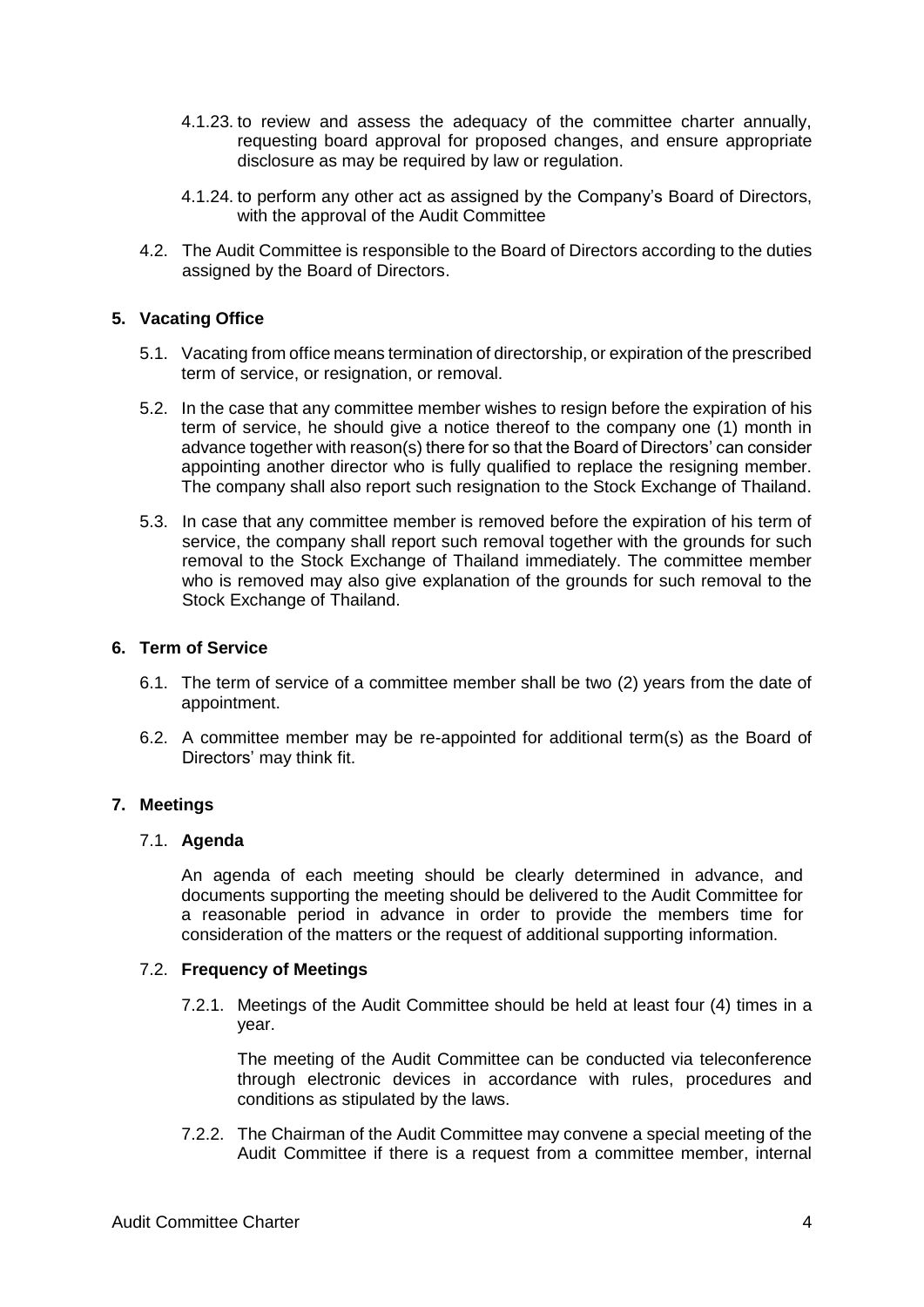auditor, external auditor or Chairman of the Board of Directors, in order to consider the issue(s) which must be jointly discussed.

## <span id="page-13-0"></span>7.3. **Attendance, Quorum and Voting**

- 7.3.1. The members of the Audit Committee should endeavor to attend every meeting of the Audit Committee.
- 7.3.2. The Audit Committee may, as it considers appropriate, request directors, management or other members of the company, the internal auditor or the external auditor to attend its meeting to discuss any particular matter.
- 7.3.3. The Audit Committee may invite to its meeting, or otherwise meet with legal counsel and other advisors when it is considered necessary and appropriate to discuss matters which have or may have material impact on the company's activities or financial statements.
- 7.3.4. The quorum for a meeting is more than half of the total members of the Audit Committee.
- 7.3.5. The minutes of meetings must specify the names of members and persons attending the meeting. Any member of the Audit Committee who has any interest in a matter shall refrain from expressing an opinion or voting on such matter in the meeting convened.

## <span id="page-13-1"></span>7.4. **Minutes**

The Secretary to the Audit Committee shall prepare the minutes of meetings which must be submitted to the Audit Committee.

#### <span id="page-13-2"></span>**8. Annual Review/Self-Assessment**

The Audit Committee shall, at least once in a year, review its own performance and charter to ensure that it is operating at maximum effectiveness, and recommend any changes it considers necessary to the Board of Directors for approval.

# <span id="page-13-3"></span>**9. Reporting**

The Audit Committee shall, report on its activities to the Board of Directors, to the Shareholders in the Annual Report, and to the Authorities as required by the law.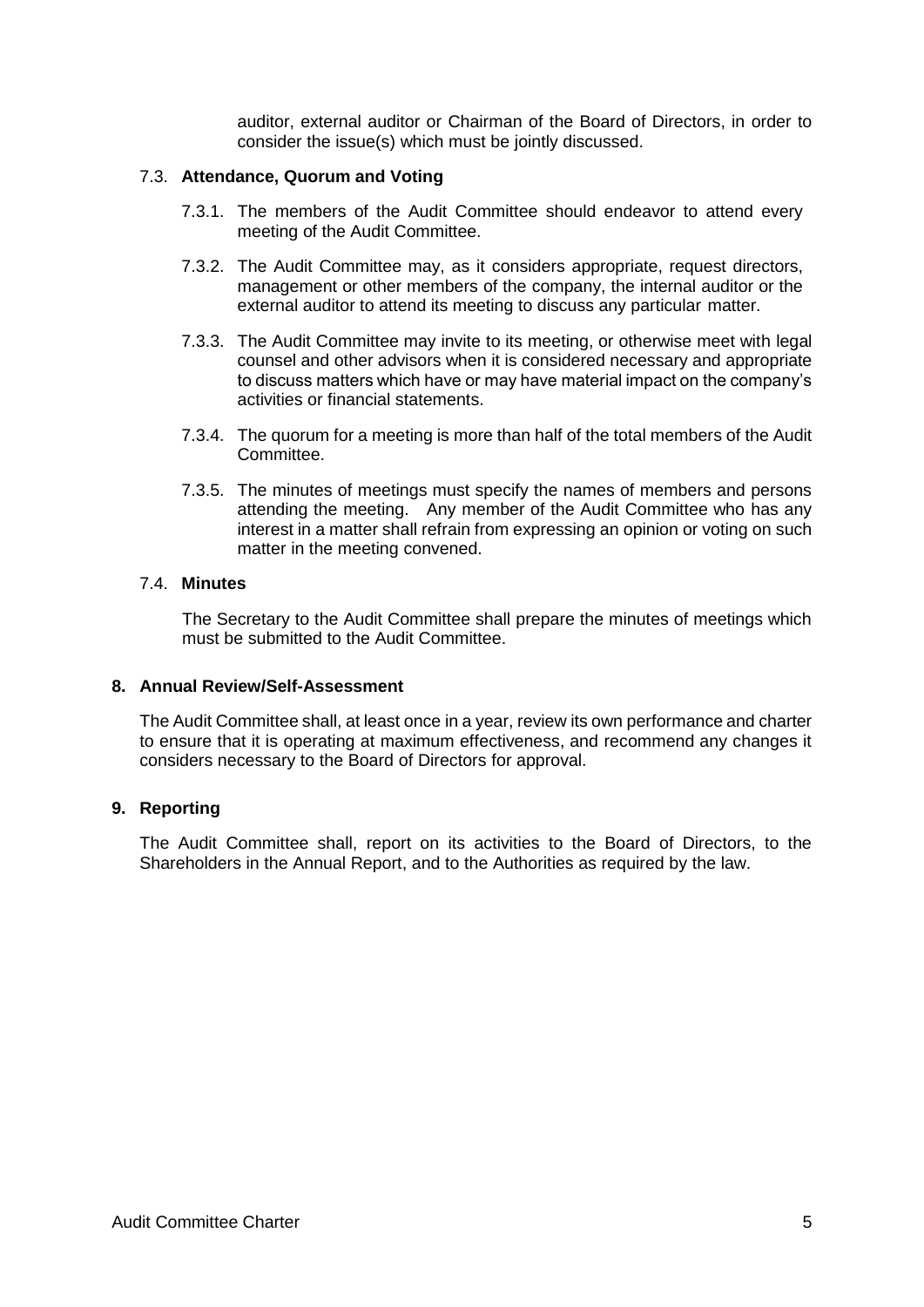

# **Nomination, Compensation and Corporate Governance Committee Charter**

(Originally approved in the Board of Directors Meeting No.8/2011 dated September 12, 2011)

(Revision 4, approved in the Board of Directors Meeting No.7/2020 dated November 10, 2020)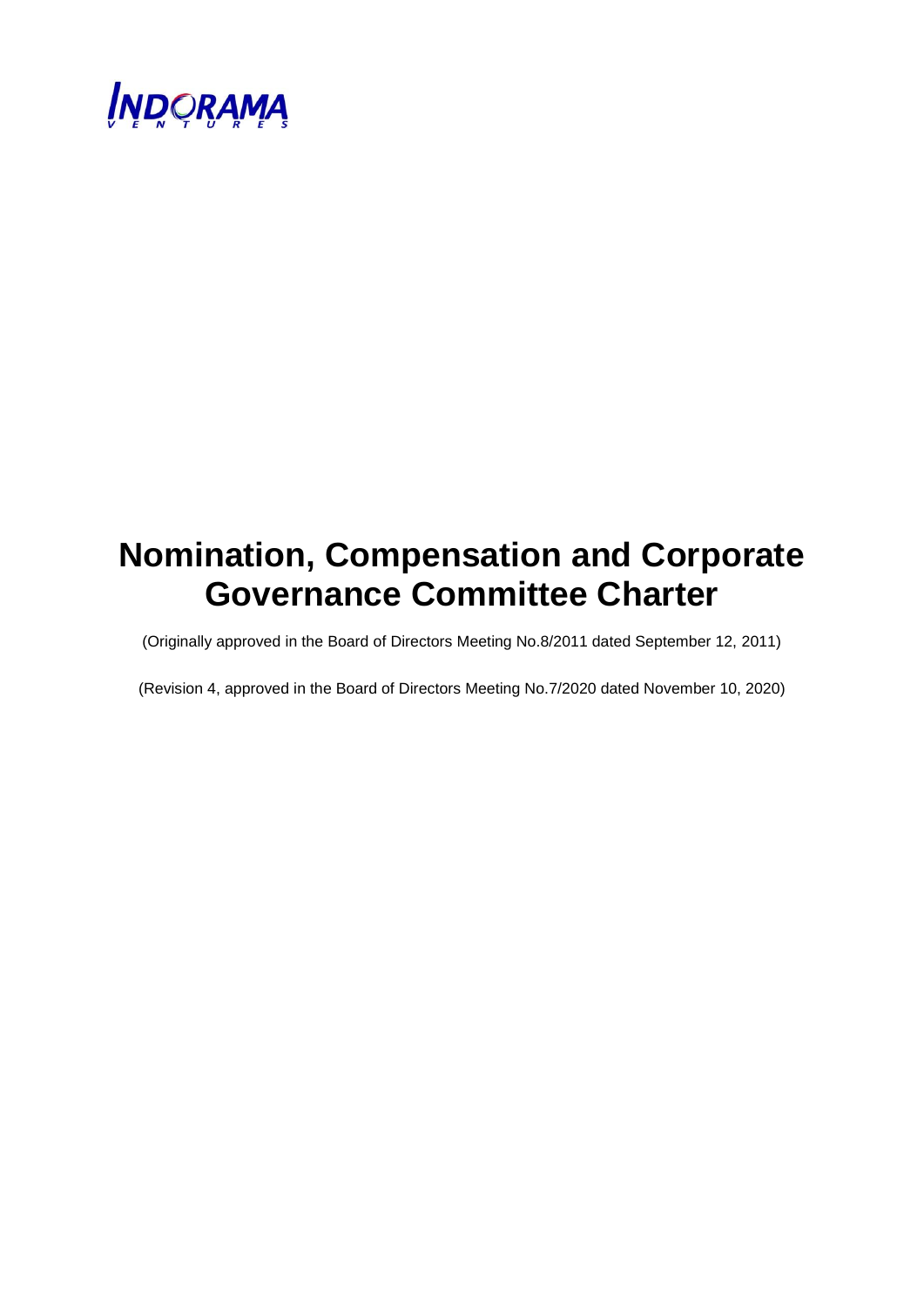# **Table of Contents**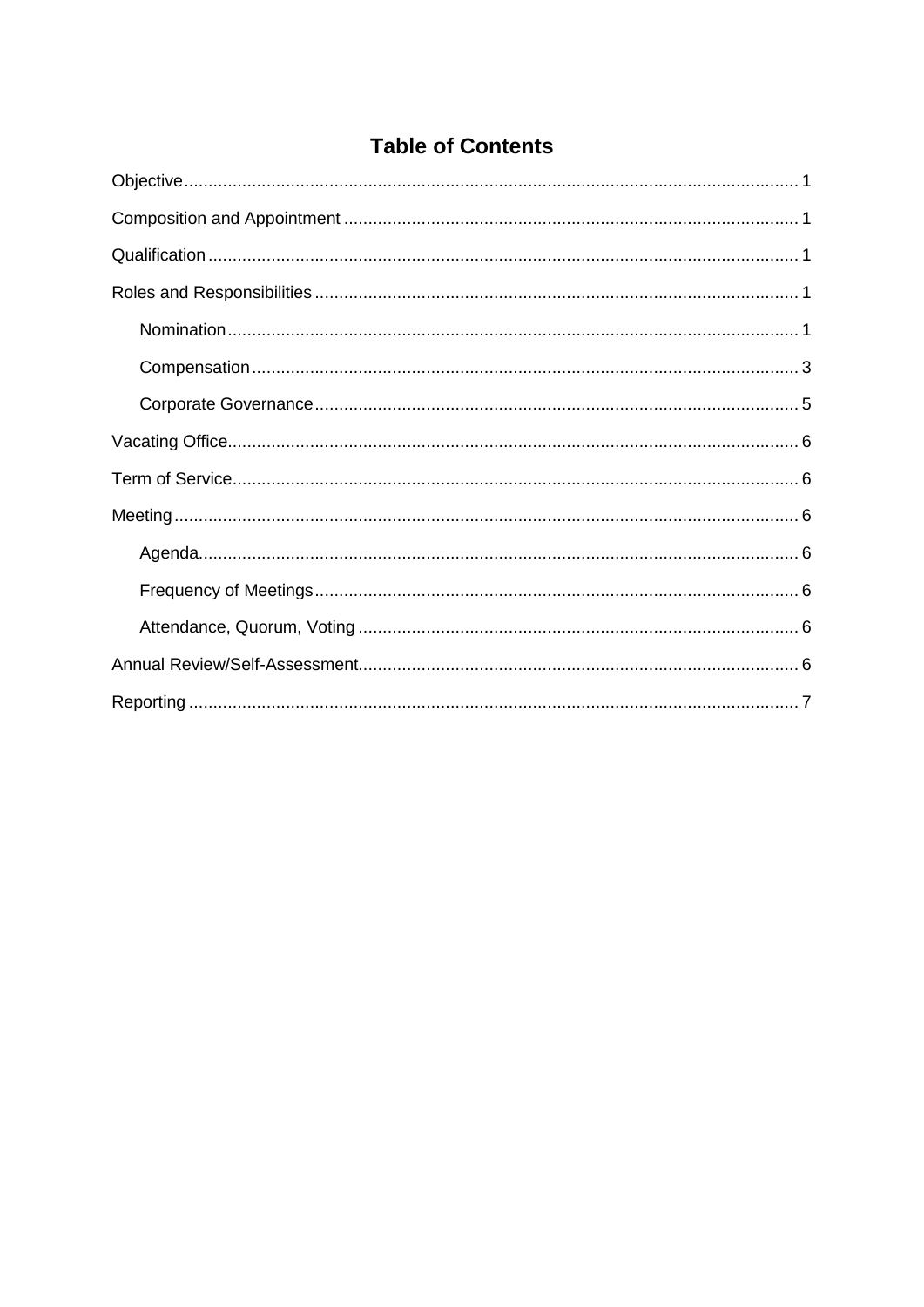# **Nomination, Compensation and Corporate Governance Committee Charter**

# <span id="page-16-0"></span>**1. Objective**

The Nomination, Compensation and Corporate Governance Committee ("the Committee") is a committee of the Board of Directors ("the Board') which assists the Board in reviewing all policies under which directors are nominated, compensation is paid or awarded to the Company's Group Chief Executive Officer ("GCEO"), Directors and oversees corporate governance in accordance with this charter.

# <span id="page-16-1"></span>**2. Composition and Appointment**

- 2.1. The Committee of the Board of Directors of the Company shall consist of a minimum of four independent directors.
- 2.2. The Board of Directors shall select one member of the Committee to be Chairman of the Committee. The Chairman must be an independent director.
- 2.3. When for any reason the Committee is reduced to less than four (4) persons, the Board of Directors shall appoint a replacement to fill the vacancy within three (3) months of the date of vacancy to ensure continuity of the Committee's work.
- 2.4. The Committee may appoint one senior executive as an advisor to provide insight information about the company and management opinions to the Committee. The appointment may be disclosed in accordance with SET and SEC requirement.
- 2.5. A Secretary to the Committee shall be appointed to assist the Committee in performing work pertaining to summoning of meetings, preparation of agenda, delivery of supporting documents for the meetings and keeping of minutes, and other matters.

# <span id="page-16-2"></span>**3. Qualification**

The Committee members must be Directors of the company.

# <span id="page-16-3"></span>**Roles and Responsibilities**

# **Part 1**

# <span id="page-16-4"></span>**4. Nomination**

The Committee shall have the following authority and responsibilities:

- 4.1. To determine the composition of the Board and its committees, and monitor and assess Board effectiveness.
- 4.2. To lead the search for and identify suitable candidates qualified to become members of the Board of Directors. The Committee shall select candidates with the highest personal and professional integrity, with demonstrated and exceptional ability and judgment and who shall be most effective, in conjunction with the other candidates and serving directors, in collectively serving the long-term interests of the shareholders.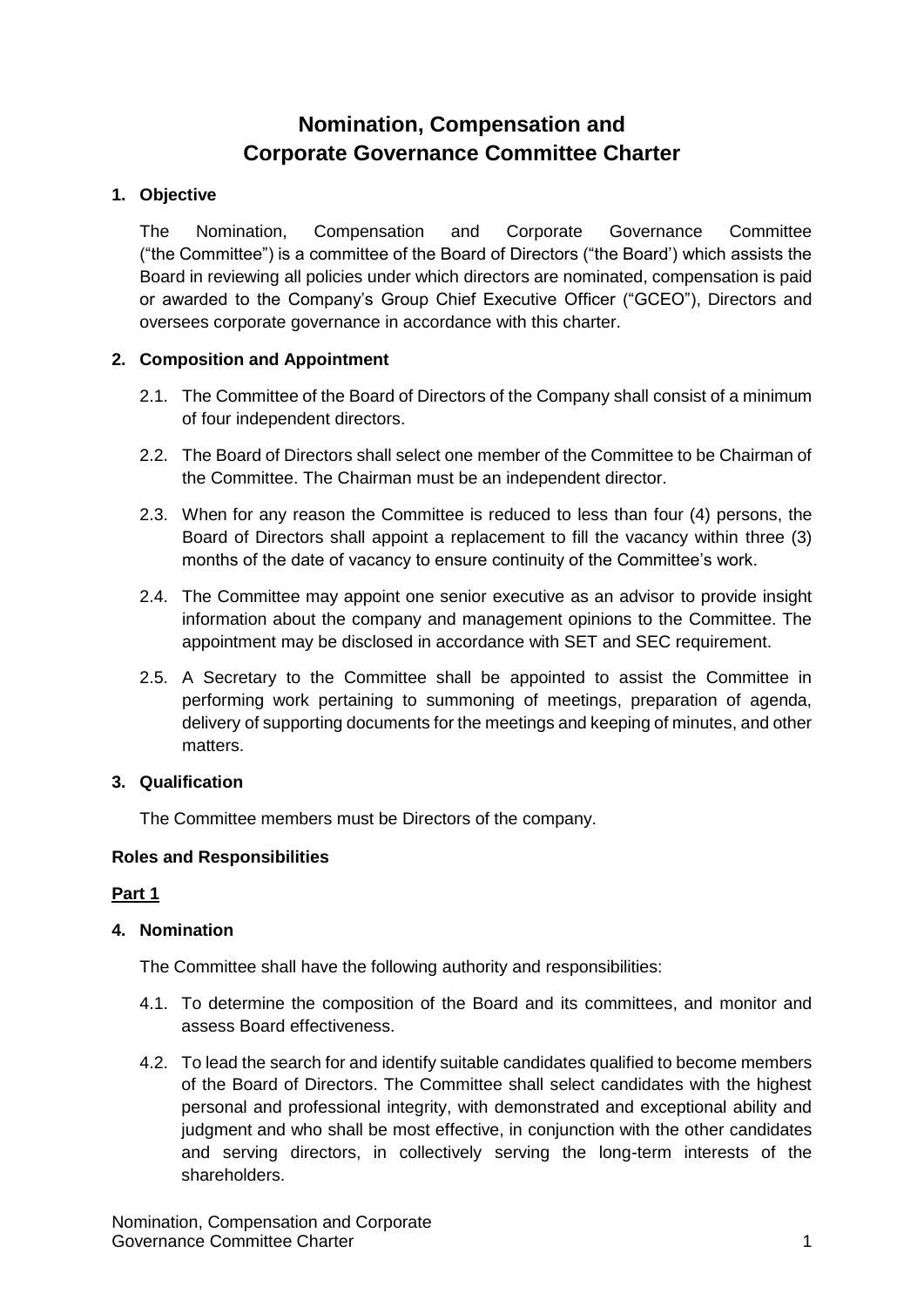In addition, the Committee shall consider the appropriate mix of skills, education, experiences, independence, knowledge, gender i.e. a broad diversity to match with the Company's requirements.

In the event that the Committee is unable to search the suitable candidates, the Committee may use a professional search firm or IOD director pool that it deems appropriate.

- 4.3. To maintain a current Succession Plan for the Chief Executive Officer ("CEO") and ensuring the Company has an appropriate succession plan for senior executives.
- 4.4. To assist the Board in developing and evaluating potential candidates for executive positions, including the CEO.
- 4.5. To develop and to recommend to the Board of Directors for its approval, qualifications for director candidates, and to periodically review these qualifications.
- 4.6. To review the Board of Directors' Committee structure and to recommend to the Board, for its approval, directors to serve as members of each Committee, and as Committee Chairs. The Committee shall review and recommend Committee candidates annually and shall recommend additional Committee members to fill vacancies as needed.
- 4.7. To develop and recommend to the Board of Directors for its approval, a set of corporate governance principles. The Committee shall review the principles on an annual basis, or more frequently if appropriate, and recommend changes as necessary.
- 4.8. To develop and recommend to the Board of Directors for its approval, an annual selfevaluation process for the Board and its Committees. The Committee shall oversee the annual self-evaluations.
- 4.9. The Committee shall have the authority to delegate any of its responsibilities to subcommittees as appropriate.
- 4.10. The Committee shall have the authority to retain any search firm engaged to assist in identifying director candidates, and to retain outside counsel and any other advisors as the Committee may deem appropriate. The Committee shall have authority to approve related fees and retention terms.
- 4.11. The Committee shall report its actions and any recommendations to the Board and shall conduct and present to the Board an annual performance evaluation of the Committee.
- 4.12. The Committee shall review the adequacy of its charter as required and recommend any proposed changes to the Board for approval.

# **5. Key Practices**

The Committee has adopted the following key practices to assist it in undertaking the functions and responsibilities set forth in its Charter:

5.1. Director Nominee Qualifications and Process

Nomination, Compensation and Corporate Governance Committee Charter 2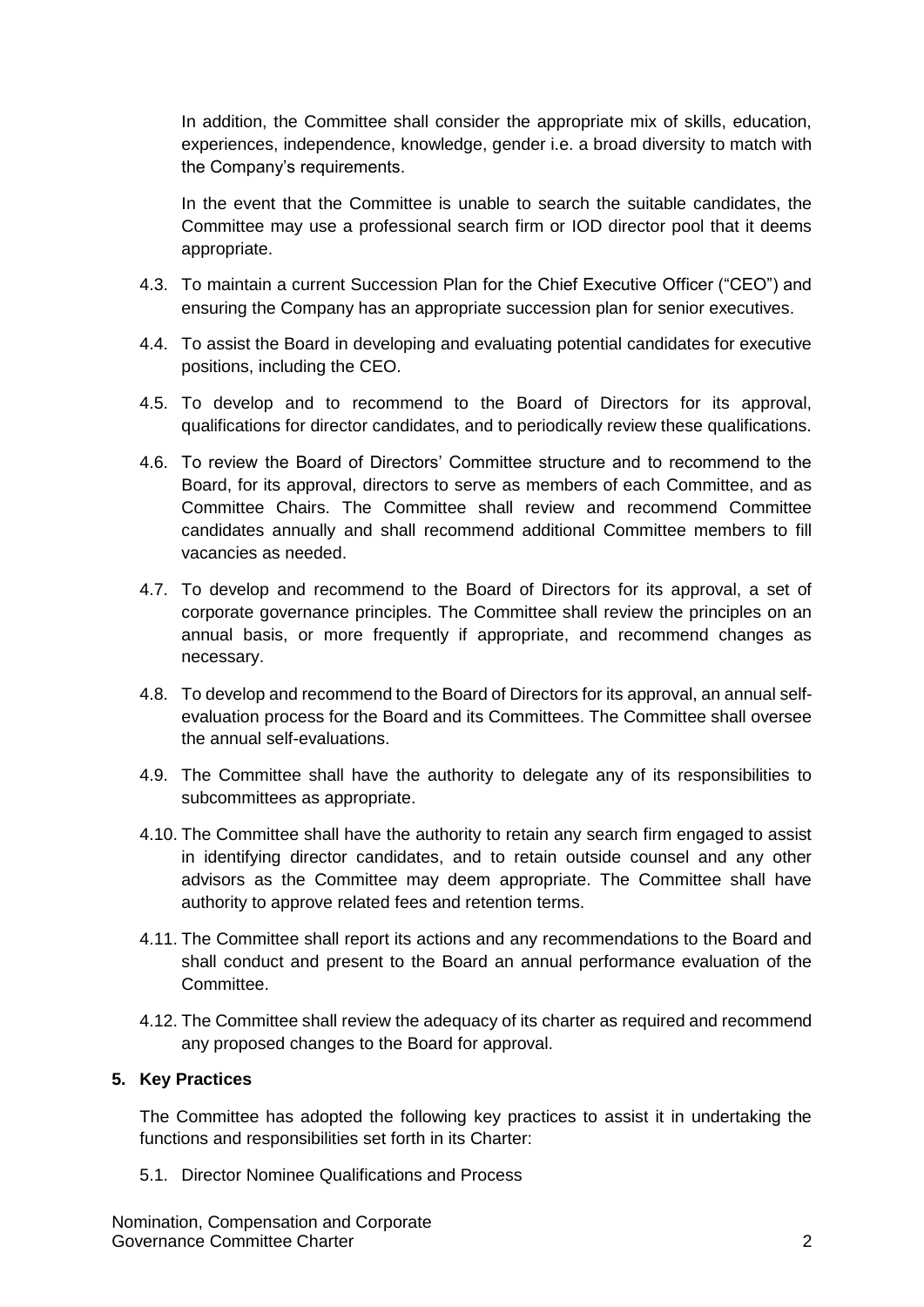- 5.1.1. The Committee's minimum qualifications and specific qualities and skills required for directors are set forth in the company's Board of Directors Charter.
- 5.1.2. The Committee considers potential candidates recommended by current directors, Company officers, employees and others in the same manner regardless of the source of the recommendation.
- 5.1.3. The company shall disclose information relating to directors and candidates as required by SET and SEC.
- 5.2. Method of Evaluating Board and Committee Effectiveness
	- 5.2.1. The Committee will oversee a self-evaluation process as per the SET guidelines to be used by the Board and by its Committees to determine their effectiveness and identify opportunities for improvement. These selfevaluations should be done annually within the same timeframe each year. The Company Secretary will contact each director to survey opinions and suggestions.
	- 5.2.2. The Committee may appoint an external consultant to assist in setting guidelines and providing recommendations for a board assessment, or perform the assessment every three (3) years; and should disclose the appointment in the annual report.
- 5.3. The Company Secretary will work with the Committee Chairs and the Chairman of the Board of Directors to organize the survey. Following that, appropriate options for changes at either the Board or Committee level will be determined. At the Board and Committee meetings, time will be allocated to discuss the comments and reach decisions relating to actionable items.

# **Part 2**

# <span id="page-18-0"></span>**6. Compensation**

The Committee shall evaluate and recommend to the Board of Directors' matters relating to executive and director compensation. In furtherance of this purpose, the Committee shall have the following authority and responsibilities:

- 6.1. To review and approve on an annual basis the corporate goals and objectives with respect to compensation for the GCEO.
- 6.2. The Committee shall evaluate at least once a year the GCEO's performance in light of these established goals and objectives and based upon these evaluations shall set the GCEO's annual compensation, including salary, bonus and equity and nonequity incentive compensation (if any).
- 6.3. To review and approve on an annual basis the compensation structure for the senior executives. .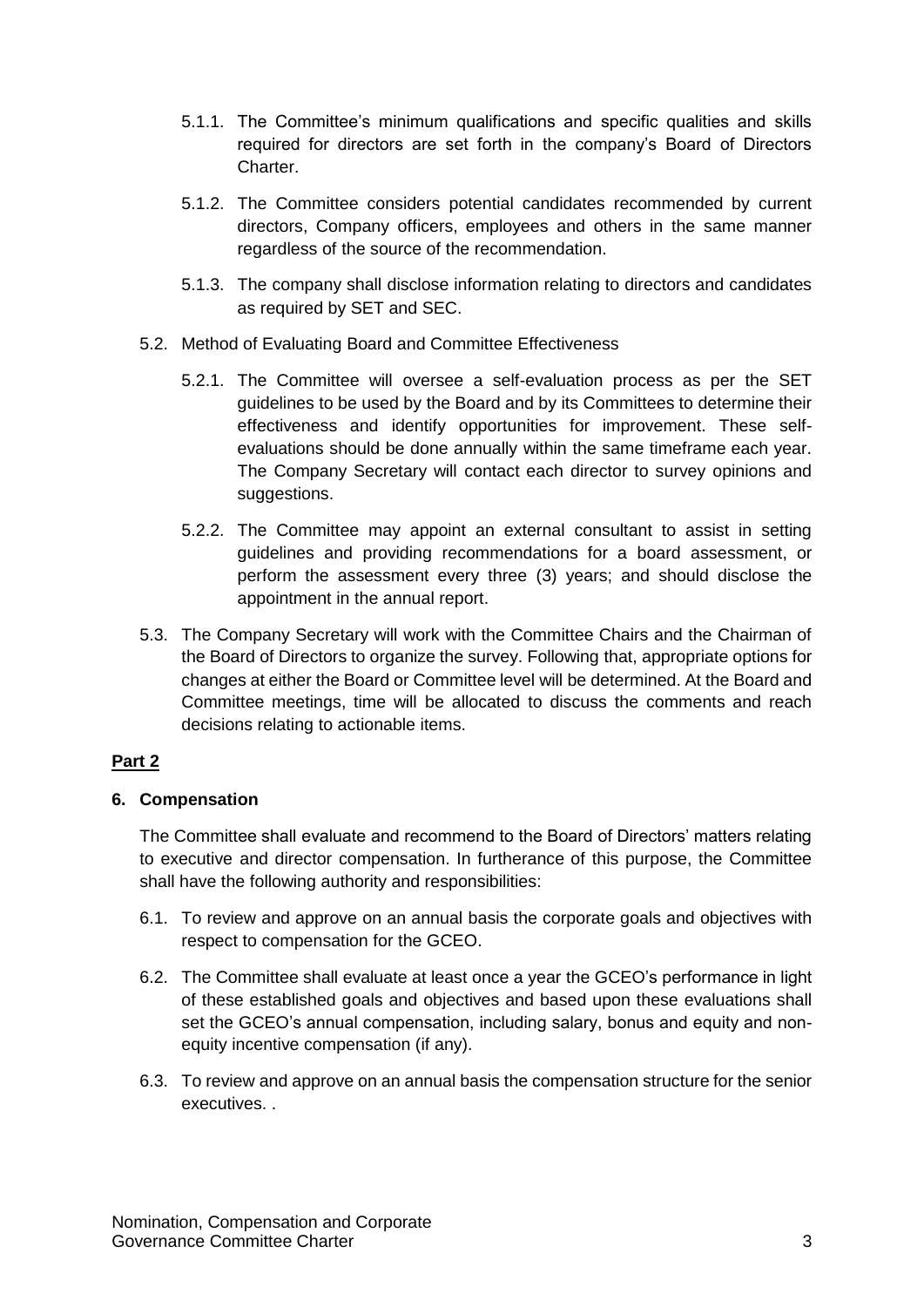- 6.4. The Committee shall have authority to retain such compensation consultants, outside counsel and other advisors as the Committee may deem appropriate. The Committee shall have authority to approve related fees and retention terms.
- 6.5. The Committee shall report its actions and any recommendations to the Board after each Committee meeting and shall conduct and present to the Board an annual performance evaluation of the Committee.

# **7. Compensation Principles**

The Committee individually reviews the performance of the executive directors, nonexecutive or independent directors and the GCEO and establishes or approves every compensation action for them. The Committee's purpose is to design and implement compensation programs to reward those officers for sustained performance and leadership excellence; to align their interests with those of our shareholders and to encourage them to remain with the Company for long and productive careers. The Committee also regularly evaluates the effectiveness of the different elements of the Company's overall executive compensation program. The elements of the Company's executive compensation program are described below.

- 7.1. The Committee relies upon its judgment in making compensation decisions, after reviewing the performance of the Company and carefully evaluating performance during the year against established goals, leadership, operational performance, responsibilities, career with the company, current compensation arrangements and long-term potential to enhance shareholder value.
- 7.2. The Committee does not adhere to rigid formulas or necessarily react to short-term changes in business performance in determining the amount and mix of compensation elements.
- 7.3. Each year, the Company provides information on the compensation paid to its GCEO, senior executives and directors.

# **8. Principles for Board Compensation**

- 8.1. In recommending to the Board the compensation and benefits for non- executive directors, the Committee will be guided by the following objectives:
	- 8.1.1. compensation should fairly pay directors for work required in a company of size and scope;
	- 8.1.2. compensation should, if possible, align directors' interests with the long-term interests of shareholders;
	- 8.1.3. the structure of the compensation should be simple, transparent and easy for shareholders to understand.
- 8.2. In implementing these goals, the Committee will recommend appropriate compensation for Independent, non-Executive and Executive directors to propose to the Board and shareholders for approval.

Compensation for Non-executive Directors and Independent Directors is inclusive of retainer fee and bonus.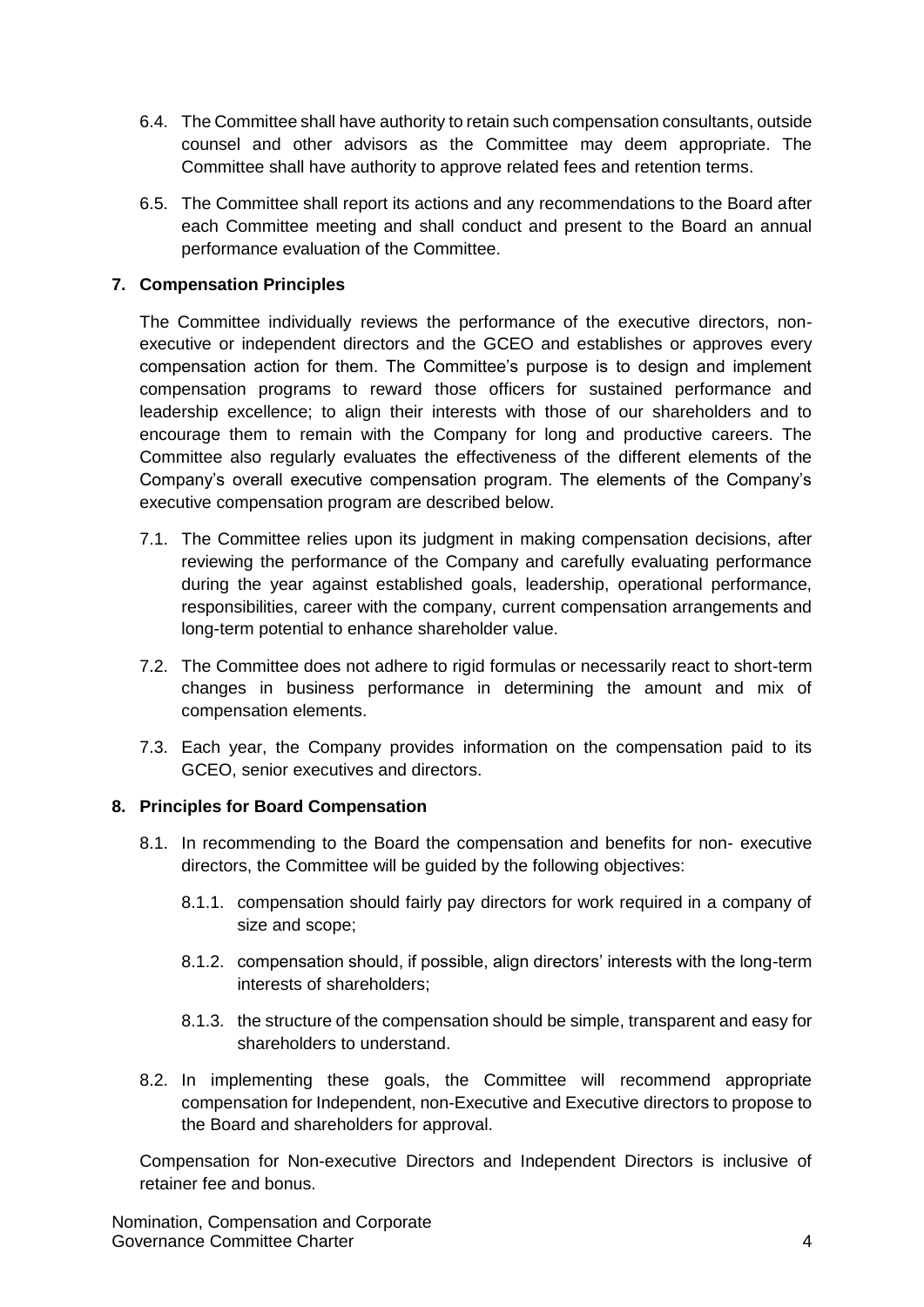# **9. Committee Compensation**

Compensation will be paid to directors serving on the Board's sub-committees - currently the Audit Committee, Nomination Compensation and Corporate Governance Committee and the Sustainability and Risk Management Committee. Such fees will be recommended to the Board and presented to the shareholders for approval.

# **Part 3**

# <span id="page-20-0"></span>**10. Corporate Governance**

- 10.1. Besides duties detailed elsewhere in this documents, the Committee shall have the following duties with regard to corporate governance.
	- 10.1.1. Formulation of a corporate governance policy for consideration and adoption by the Board, monitoring compliance with that policy, and reviewing and adapting it on a continuing basis as appropriate.
	- 10.1.2. Coordinating the annual performance assessment of the Chairman of the Board, individual directors, the Board as a whole and Board Committees.
- 10.2. Ensure processes are in place for maintaining the integrity of the Company the integrity of the financial statements, the integrity of compliance with law and ethics, the integrity of relationships with customers and suppliers, and the integrity of relationships with other stakeholders.
- 10.3. Ensure processes are in place for preventing and mitigating conflicts of interest for the best interest of the Company and its shareholders.
- 10.4. Ensure processes are in place for effective good governance, risk management, internal controls, and compliance.

# **11. Ethics and Conflicts of Interest**

- 11.1. The Committee shall monitor all directors, as well as officers and employees, to ensure they act ethically at all times and adhere to the Company's Code of Conduct as approved by the Board.
- 11.2. If actual or potential conflicts of interest arise for a director, the director shall promptly inform the GCEO and the Chairman of the Committee. The Committee shall resolve any such conflicts.
- 11.3. If a significant conflict exists and cannot be resolved, the director should resign.
- 11.4. The Committee shall resolve any conflict of interest question involving the GCEO, or any other director of the Company.
- 11.5. The Committee shall monitor that Directors, who are defined as connected persons, abstain from Board or Committee discussions, and do not vote on motions relating to the disposition of the connected transactions.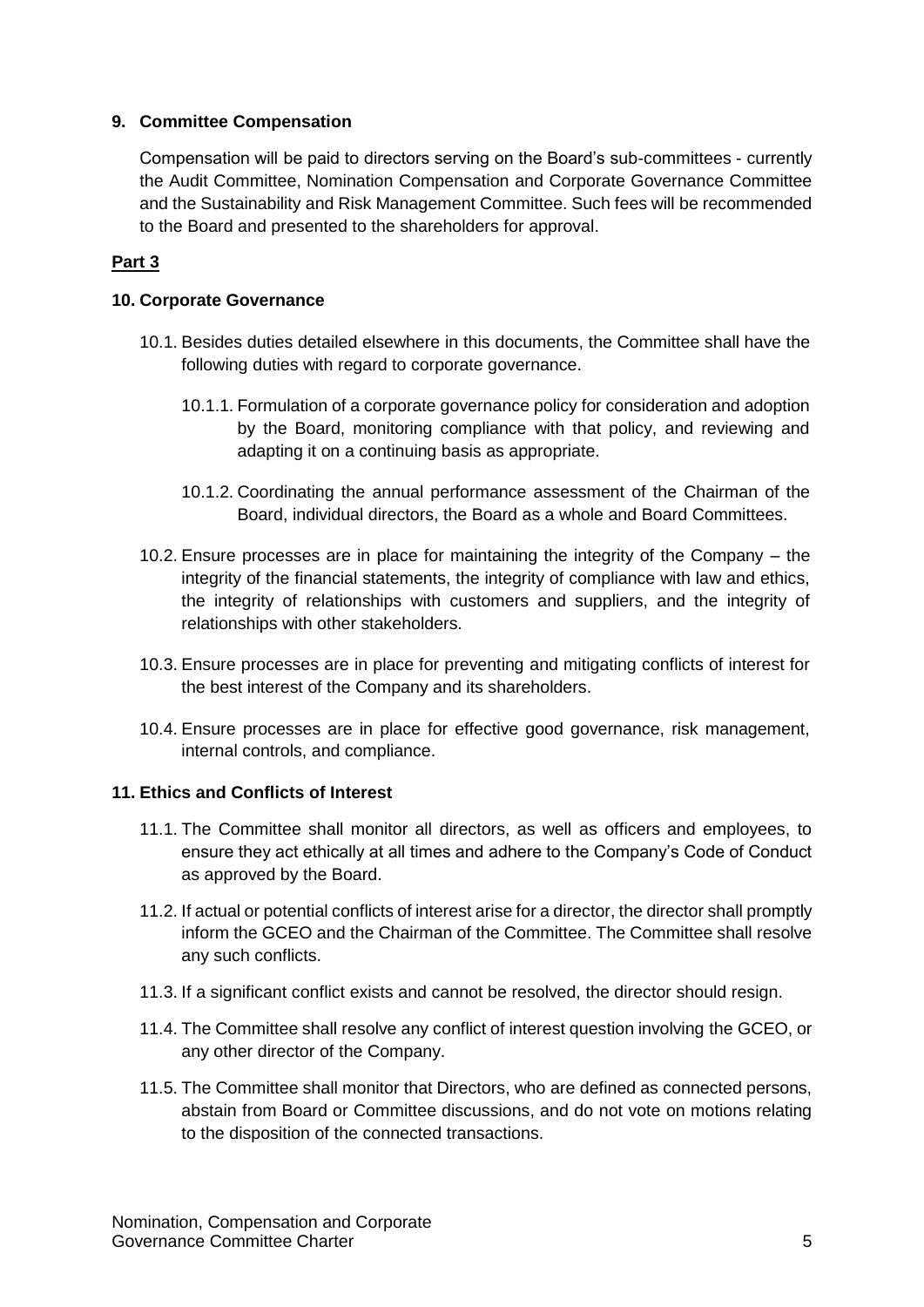11.6. The Committee shall ensure that the Company has a corporate governance policy and will review such policy from time to time to ensure that it meets the standards expected of a global company.

# <span id="page-21-0"></span>**12. Vacating Office**

- 12.1. Vacating office means to include termination of directorship, or expiration of the prescribed term of service, or resignation, or removal, or deceased.
- 12.2. In the case that any Committee member wishes to resign before the expiration of his term of service, the member should endeavor to give early notice to the company.

# <span id="page-21-1"></span>**13. Term of Service**

- 13.1. The term of service of a Committee member shall be two (2) years from the date of appointment.
- 13.2. A Committee member may be re-appointed for additional terms at the discretion of the Board of Directors.

# <span id="page-21-2"></span>**14. Meeting**

# <span id="page-21-3"></span>14.1. **Agenda**

An agenda of each meeting should be clearly determined in advance, and documents supporting the meeting should be delivered to the members of the Committee a reasonable period in advance in order to provide time for consideration of the matters or to request additional supporting information.

# <span id="page-21-4"></span>14.2. **Frequency of Meetings**

- 14.2.1. Meetings of the Committee should be held at least two (2) times a year.
- 14.2.2. The Chairman of the Committee may convene a special meeting of the Committee when there is good reason.

# <span id="page-21-5"></span>14.3. **Attendance, Quorum, Voting**

The members of the Committee should endeavor to attend every meeting of the said Committee. The quorum for a meeting shall be a simple majority of the total number of members. A duly convened meeting of the Committee at which a quorum is present shall by a simple majority of those attending, be competent to exercise all or any of the authorities, powers, discretions vested in or exercisable by the Committee.

# <span id="page-21-6"></span>**15. Annual Review/Self-Assessment**

The Committee shall, at least once a year, review its own performance, charter and terms of reference to ensure that it is operating at maximum effectiveness, and recommend any changes it considers necessary to the Board for approval.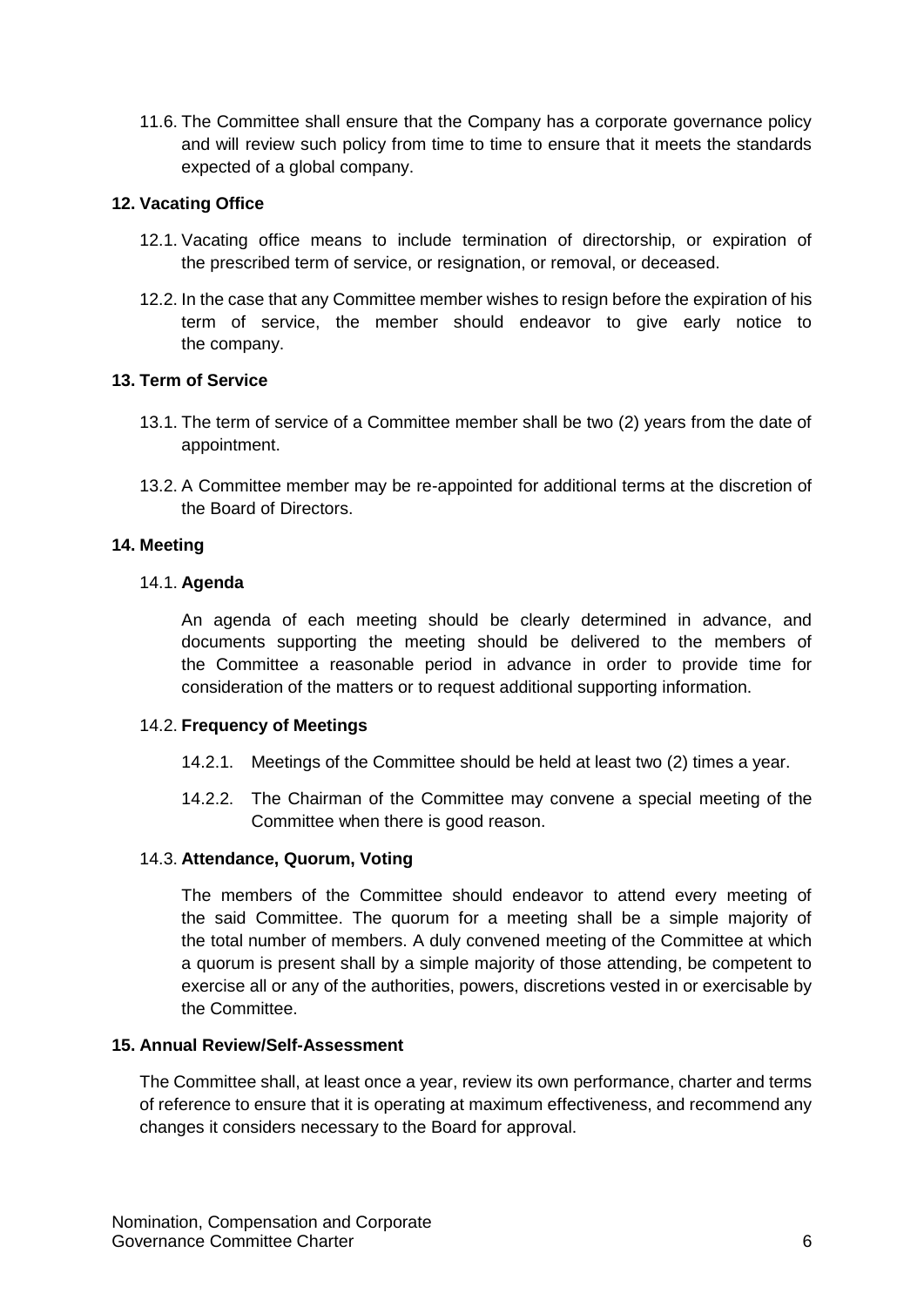# <span id="page-22-0"></span>**16. Reporting**

- 16.1. The Chairman of the Committee shall report formally to the Board of Directors on its proceedings after each meeting on all matters within its duties and responsibilities.
- 16.2. The Committee shall make whatever recommendations to the Board it deems appropriate on any area within its scope where action or improvement is needed.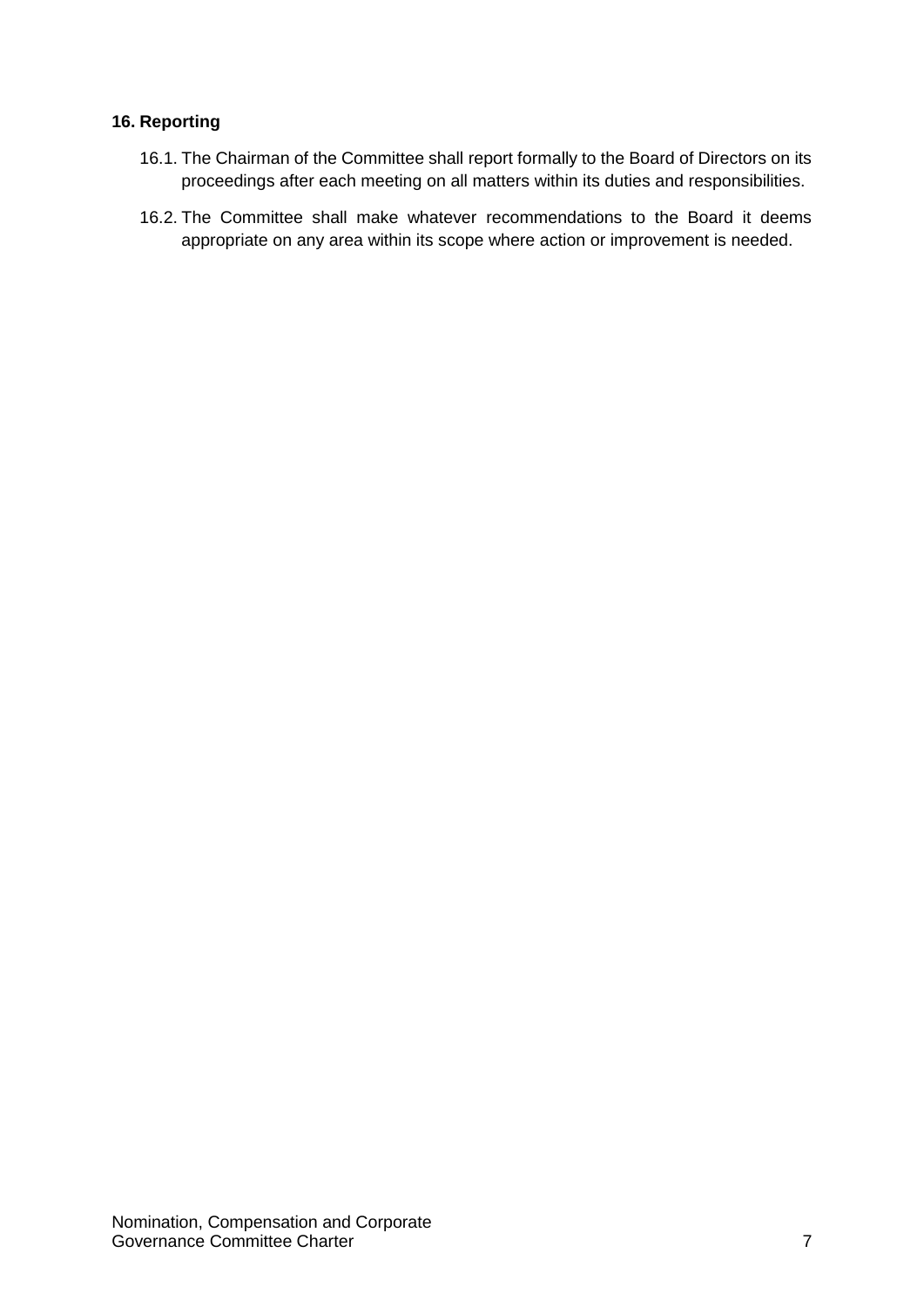

# **Sustainability and Risk Management Committee Charter**

(Originally approved in the Board of Directors Meeting No.4/2013 dated August 8, 2013)

(Revision 2, approved in the Sustainability and Risk Management Committee Meeting No.1/2020 dated February 26, 2020)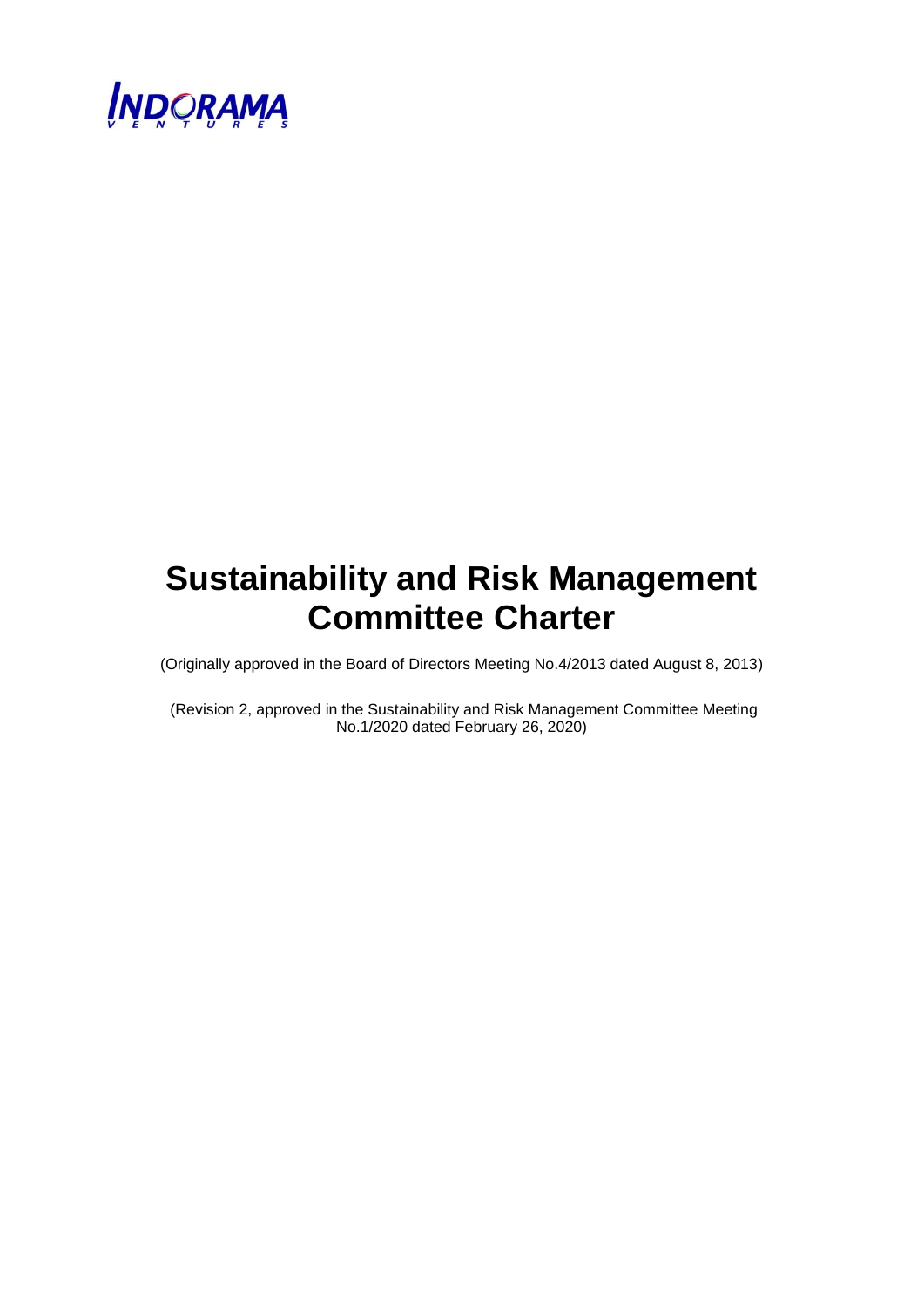# **Table of Contents**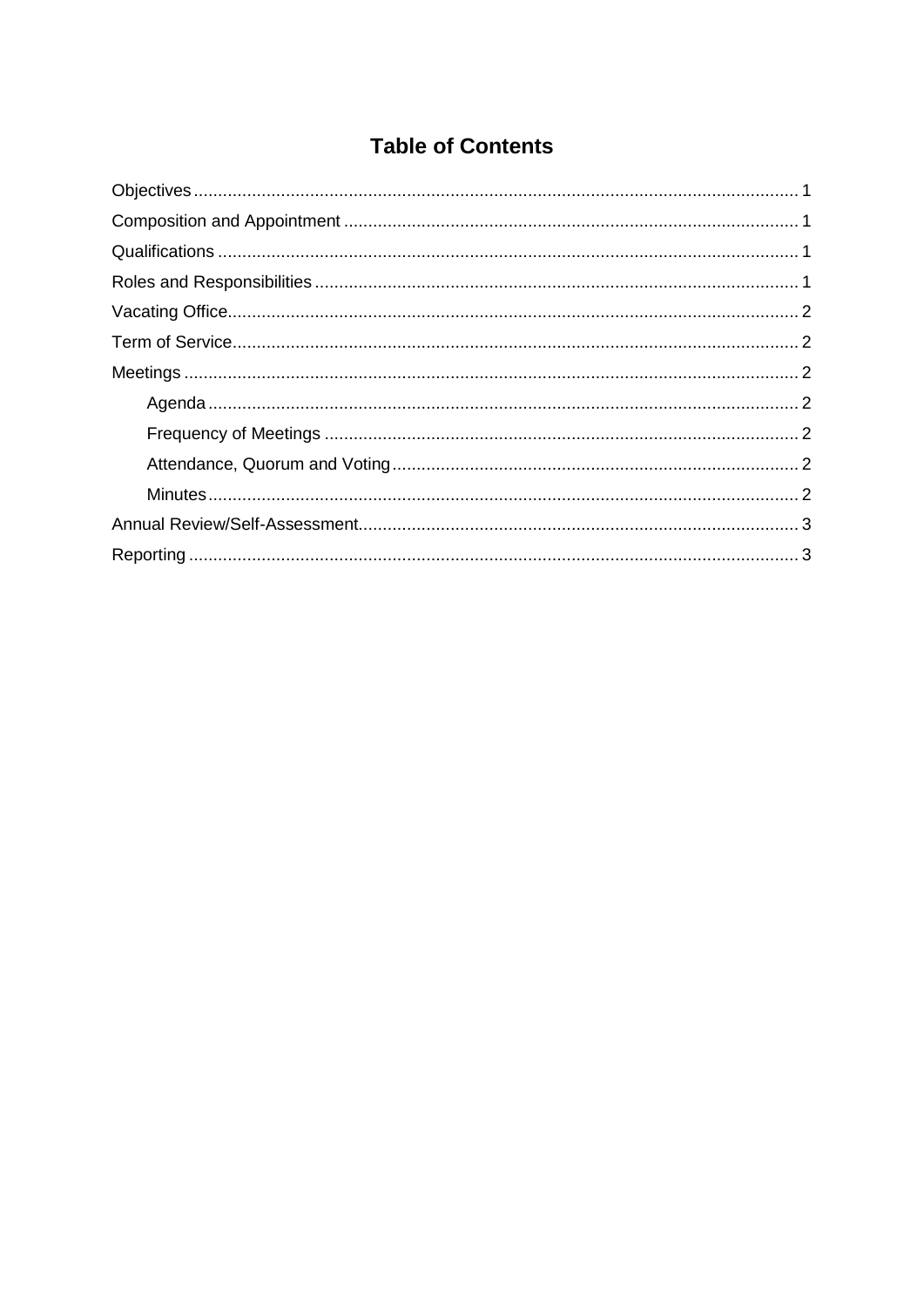# **Sustainability and Risk Management Committee Charter**

# <span id="page-25-0"></span>**1. Objectives**

Indorama Ventures and all of its subsidiaries and associates (the "Company") believe that to sustain and grow stakeholder value over the long term it must actively consider the economic, environmental, and social contexts in which it operates as well as effectively manage the uncertainties and risks associated with its performance.

The Sustainability and Risks Management Committee (the "Committee") shall serve the following objectives:

- 1.1. To evaluate and advise the Board of Directors (the "Board") on significant strategic activities and policies regarding sustainability practices and initiatives. In addition, it shall aid management in establishing sustainability goals and strategy.
- 1.2. To evaluate and advise the Board on significant risks and uncertainties that could impact sustainable profitable growth. In addition, it shall aid management in embedding a prudent "risk culture" throughout the organization.

## <span id="page-25-1"></span>**2. Composition and Appointment**

- 2.1. The members of the Committee are appointed by the Board.
- 2.2. The Committee shall consist of such number of members, as may be appointed by the Board from time to time, out of whom at least two (2) members must be independent directors.
- 2.3. The chairperson of the Committee shall be the Group Chief Executive Officer or alternatively a designate of the Board.
- 2.4. A member of the Committee may resign from the Committee before the expiry of the term. The Board may decide to appoint a new member to fill the vacancy.
- 2.5. The Committee may form subcommittees such as Sustainability and Risk Management Business Core Committees and Plant Level Committees representing all business segments and plants, Innovation Councils representing the research and development, innovation of respective business segments, Corporate Social Responsibility Committee to take up corporate social responsibility and philanthropic activities of the Company.

#### <span id="page-25-2"></span>**3. Qualifications**

The Committee members must be Directors and Senior Executives of the company.

#### <span id="page-25-3"></span>**4. Roles and Responsibilities**

- 4.1. Sustainability Goals and Strategy: Ensure alignment between the management and the Board on the Company's Sustainability goals and strategy.
- 4.2. Risk Management:
	- 4.2.1. To review the Company's overall risk exposure and apprise the Board of risks with potentially significant impact.
	- 4.2.2. To ensure robust processes, procedures and policies are in place.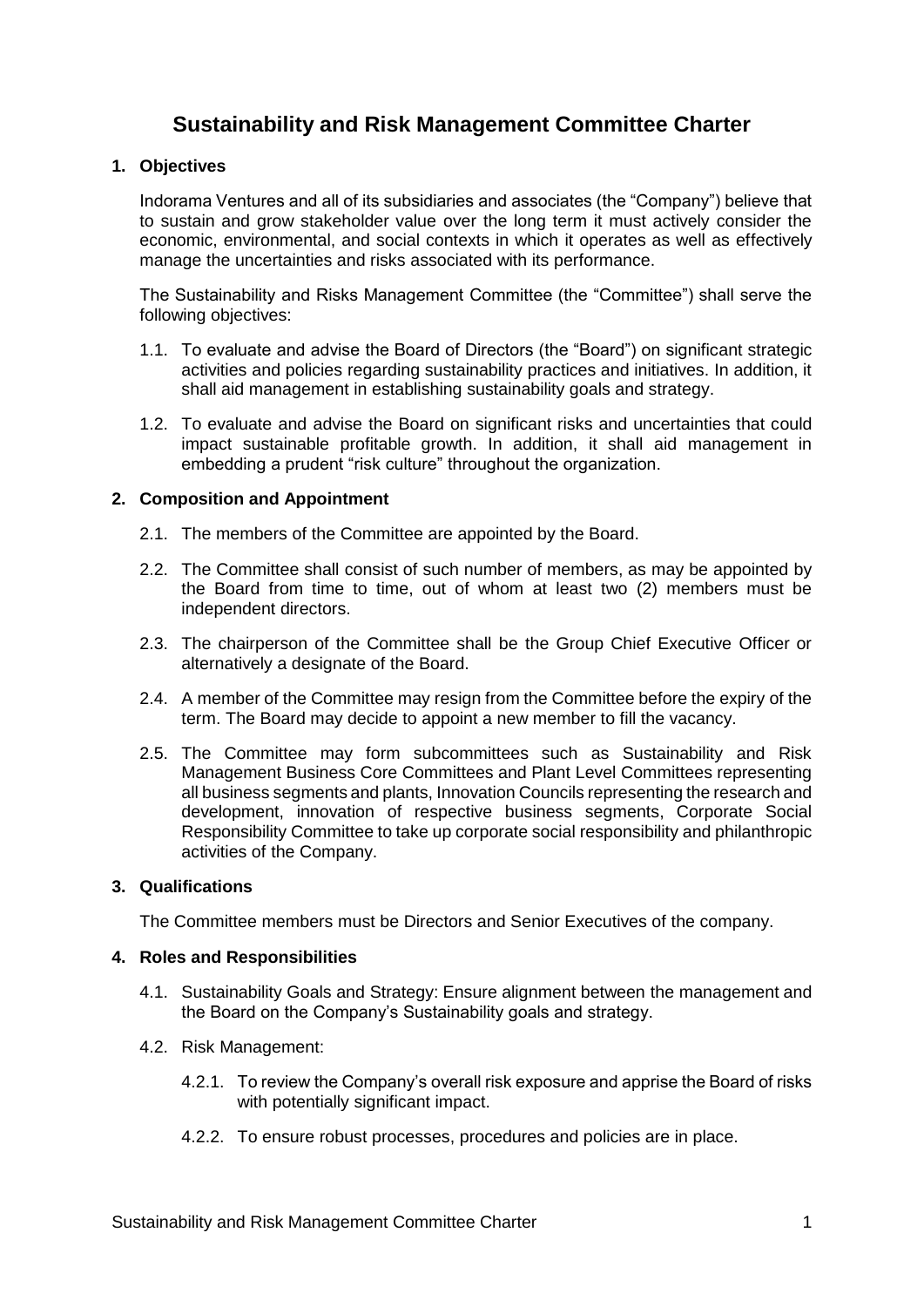- 4.3. The Committee is authorized:
	- 4.3.1. To seek any information it requires in order to perform its duties, from any employee of the Company; and
	- 4.3.2. To obtain, at the Company's expense, external legal or other professional advice on any matter within its Charter.
- 4.4. Other Delegated Responsibilities: Perform such other duties and responsibilities as may be delegated to the Committee from time to time by the Board.
- 4.5. The Committee may delegate its authority to a subcommittee or to such other person that the Committee determines is appropriate.

## <span id="page-26-0"></span>**5. Vacating Office**

- 5.1. Vacating office means to include termination of directorship, or expiration of the prescribed term of service, or resignation, or removal, or deceased.
- 5.2. In the case that any Committee member wishes to resign before the expiration of his term of service, the member should endeavor to give early notice to the company.

## <span id="page-26-1"></span>**6. Term of Service**

The term of office of the Members of the Committee shall be two (2) years, with the possibility of reappointment after the expiry of their term.

## <span id="page-26-2"></span>**7. Meetings**

## <span id="page-26-3"></span>7.1. **Agenda**

An agenda of each meeting should be clearly determined in advance, and documents supporting the meeting should be delivered to the members of the Committee a reasonable period in advance in order to provide time for consideration of the matters or to request additional supporting information.

#### <span id="page-26-4"></span>7.2. **Frequency of Meetings**

- 7.2.1. The Committee shall meet with such frequency and at such intervals as it shall determine necessary to carry out its duties and responsibilities, but in any case, at least two (2) times per year.
- 7.2.2. The Sustainability and Risk Management Business Core Committees and Sub-Committees at the Plant or Regional level shall meet at least (4) four times annually, and more frequently as they deem necessary.

# <span id="page-26-5"></span>7.3. **Attendance, Quorum and Voting**

- 7.3.1. The quorum for a meeting of the Committee will be a simple majority of the full Committee.
- 7.3.2. The Committee may extend an invitation to persons who are not Members of the Committee to attend all or part of any meeting which it considers appropriate.

#### <span id="page-26-6"></span>7.4. **Minutes**

The Secretary to the Committee shall prepare the minutes of meetings and submit to the Committee.